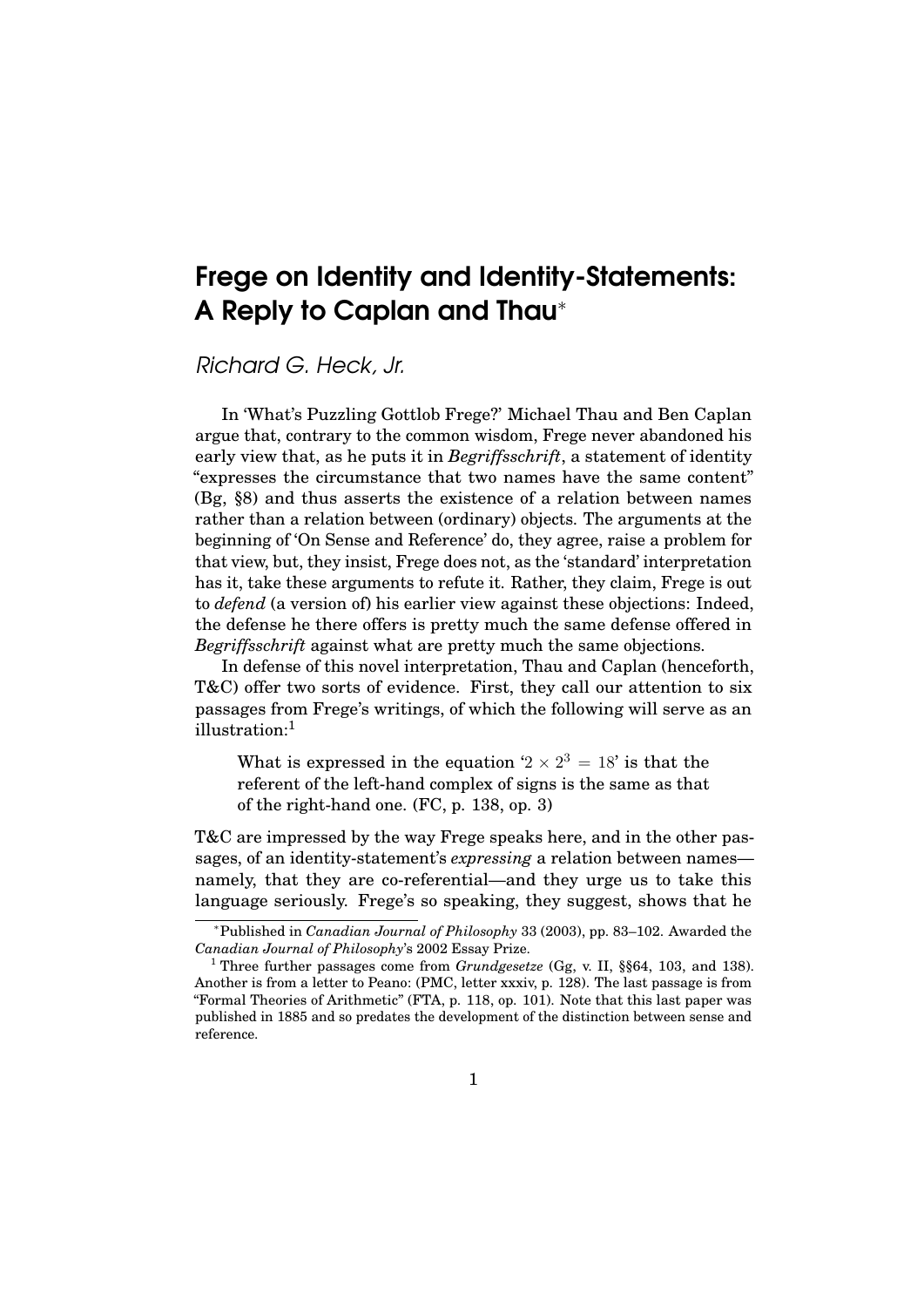still held the *Begriffsschrift* theory of identity even when he wrote this passage, which was at about the same time he wrote 'On Sense and Reference'. T&C argue further that a close reading of 'On Sense and Reference' itself—in particular, of its opening paragraph—reveals that Frege is there defending, not attacking, his old theory of identity.

I find T&C's arguments for their interpretation uncompelling. I shall look in section 3 at the specific textual evidence they offer. First, however, I shall argue, in section 1, that T&C misidentify the issue that is being raised at the beginning of 'On Sense and Reference': Specifically, they misunderstand the "challenging questions" about identity to which Frege refers in its opening sentence. Their interpretation can survive this error. But, as I shall argue in section 2, it cannot survive their misconstrual of the puzzle about cognitive value that Frege uses to motivate his distinction between sense and reference.

## 1 Frege on Identity

Frege begins 'On Sense and Reference' as follows:

Equality gives rise to challenging questions which are not altogether easy to answer. Is it a relation? A relation between objects, or between names or signs of objects? (SM, p. 157, op. 25)

T&C take what is at issue here to concern what identity-statements *express*. The issue, they believe, is whether 'Hesperus is Phosphorus' expresses the thought that Hesperus is the same object as Phosphorus or instead the thought that 'Hesperus' and 'Phosphorus' have the same referent (Thau and Caplan, 2001, see p. 161). But that is a misreading. What is at issue here is *what identity is*. Russell puts the problem this way:

The question whether identity is or is not a relation, and even whether there is such a concept at all, is not easy to answer. For, it may be said, identity cannot be a relation, since, when it is truly asserted, we have only one term, whereas two terms are required for a relation. (Russell, 1903, p. 63)

Frege simply assumes an affirmative answer to the first question he poses: Identity is indeed a (binary) relation. Now, for Frege, a relation is a binary function, one whose value is always a truth-value. So the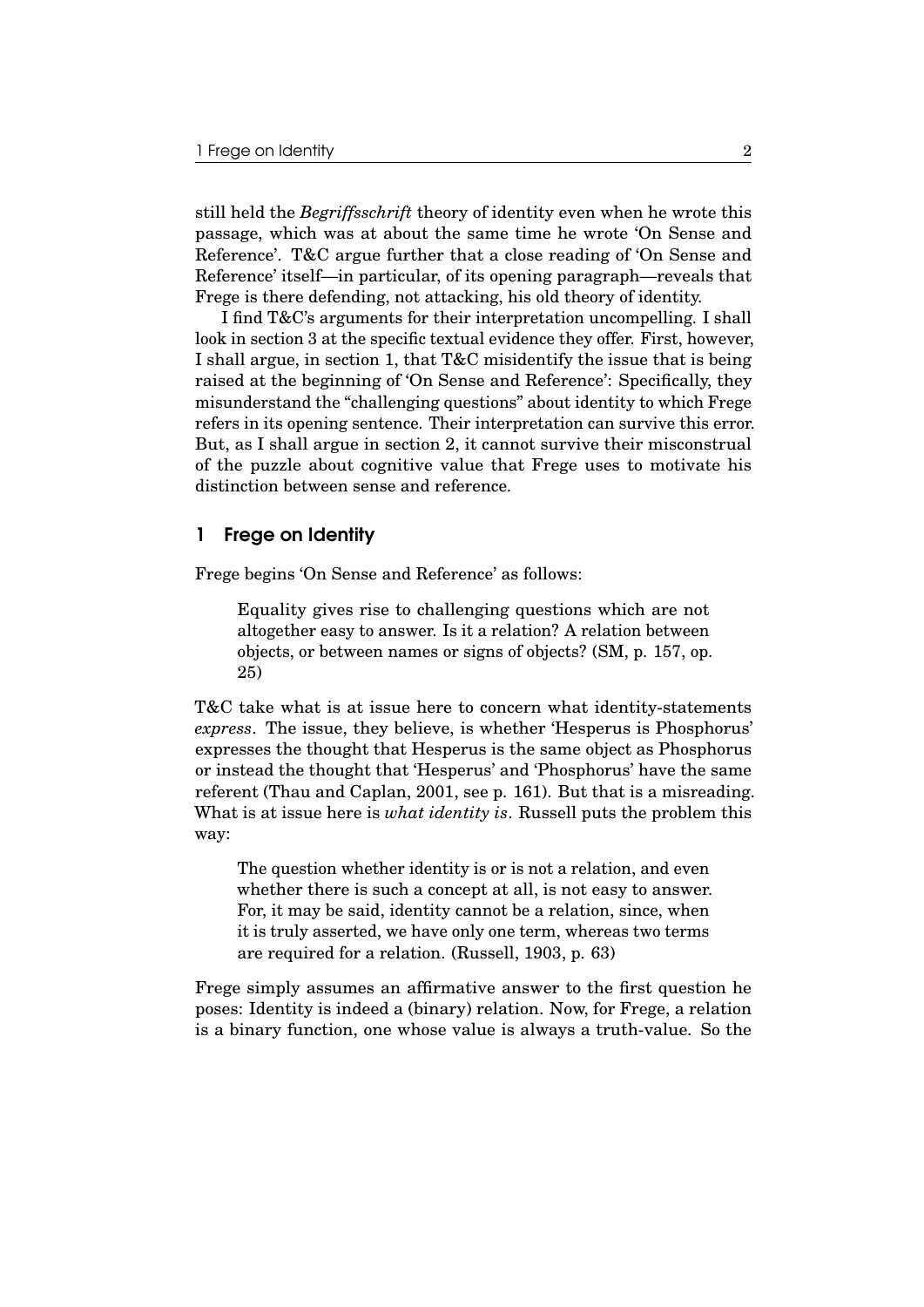remaining question, as Frege would have understood it *circa* 1892, is what the *arguments* of this function are: The question is whether they may be any objects one likes (people, planets, or what have you) or must always be names; the question is whether the relation of identity holds between Hesperus and Phosphorus or between 'Hesperus' and 'Phosphorus'. Once the question has been put this way, it should be obvious what Frege's mature answer was: The arguments of the relation of identity may be any objects at all; they need not, and typically will not, be names. But if one wants textual evidence, there is plenty to be had. Compare the official explanation of the identity-sign in *Grundgesetze:*

" $\Gamma = \Delta$ " shall denote the True if  $\Gamma$  is the same as  $\Delta$ ; in all other cases it shall denote the False. (Gg, v. I, §7)

with the corresponding explanation in *Begriffsschrift*:

. . . [L]et

 $\vdash A \equiv B$ 

mean that *the sign A and the sign B have the same conceptual content, so that we can everywhere put B for A and conversely*. (Bg, §8, emphasis in original)

There is simply no hint of a meta-linguistic view of identity in the explanation given in *Grundgesetze*. On the contrary, Frege's view in *Grundgesetze* is explicitly that identity is a binary relation like any other:

The functions of two arguments  $\xi = \eta$  and  $\xi > \eta$  always have a truth-value as value (at least if the signs "=" and " $>$ " are appropriately defined). Such functions it will be appropriate to call *relations*. In the first relation, for example, 1 stands to 1, and in general every object to itself; in the second, for example, 2 stands to 1.  $(Gg, v, I, §4)$ 

Identity is a two-place, first-level function, one whose arguments are ordinary objects—for example, numbers—and whose value is always a truth-value, just like the relation *greater than*. This fact is essential to Frege's justification of Leibniz's Law:

According to §7 the function of two arguments  $\xi = \zeta$  always has as value a truth-value, viz., the True if and only if the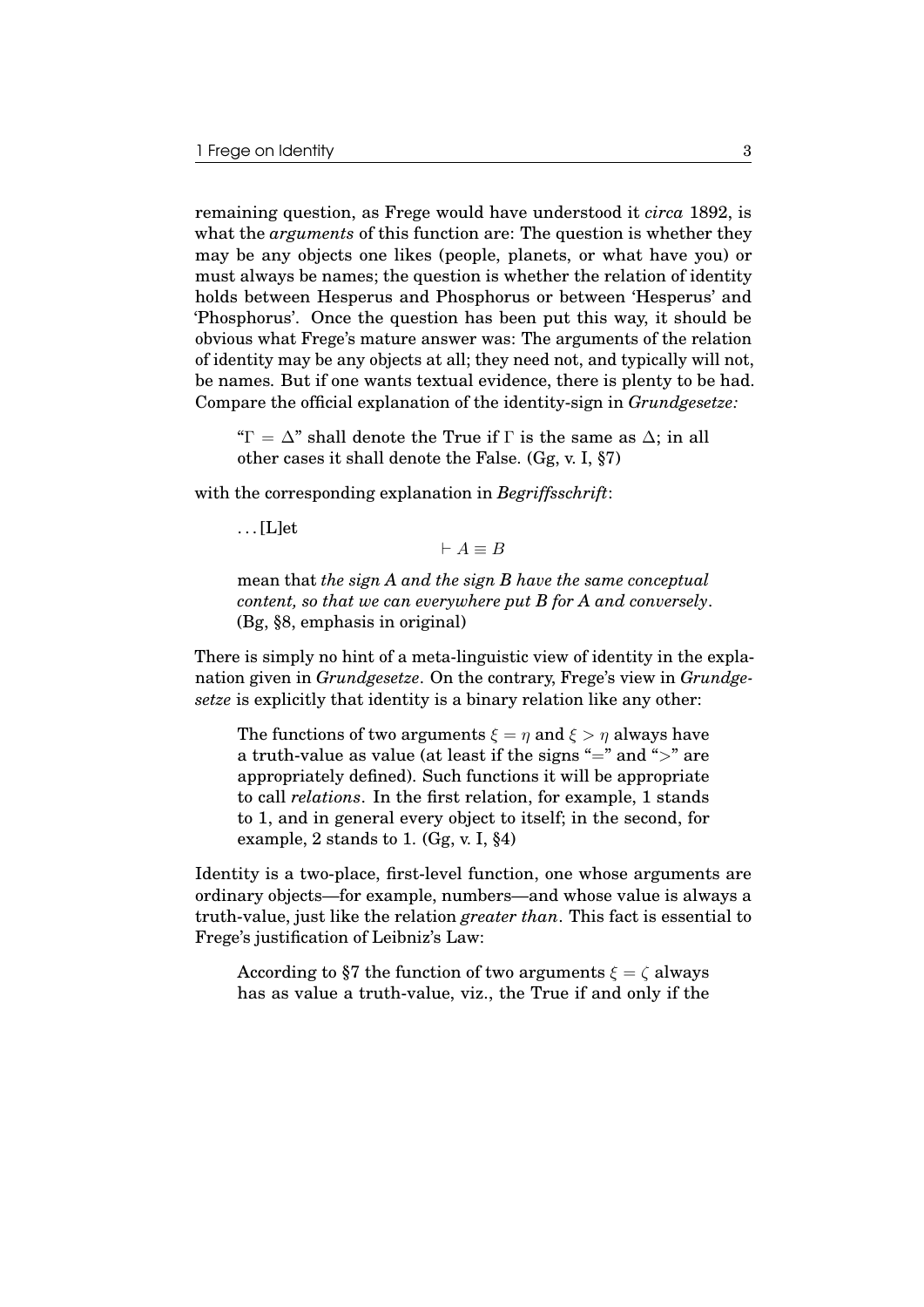$\zeta$ -argument coincides with the  $\xi$ -argument. If  $\Gamma = \Delta$  is the True, then

$$
\underbrace{\mathfrak{F}}_{F(\Delta)}
$$

is also the True; i.e., if  $\Gamma$  is the same as  $\Delta$ , then  $\Gamma$  falls under every concept under which  $\Delta$  falls; or, as we may also say: then every statement that holds for  $\Delta$  holds also for Γ. But also conversely.... Thus,  $\Gamma = \Delta$  is always the same truthvalue as

$$
\underbrace{\mathfrak{F}}_{F(\Delta)} F(\Gamma).
$$

(Gg, v. I, §20)

The *Begriffsschrift* theory of identity would render this argument incoherent. If the arguments to identity were names, rather than objects from the domain, the arguments of the concept indicated by the variable F would also have to be names. But that they simply are not: The arguments of the concept indicated by such a variable are objects in the domain, in this case, either truth-values or value-ranges.

Leibniz's Law of course appears in *Begriffsschrift*, too, as proposition (52). Frege there glosses it as follows:

The case in which the content of *c* is identical with the content of *d* and in which *f*(*c*) is affirmed and *f*(*d*) is denied does not take place.

Note how Frege must struggle with use and mention here. Frege is just not sensitive to such matters in *Begriffsschrift*. He says in §8 that "all signs. . . stand at times for their content, at times for themselves", but he seems unaware how problematic that statement is. He never makes any effort to explain what precisely it might mean or, crucially, how it might be understood when these signs are not names but variables. Indeed, if I had to guess, I would say that Frege's dissatisfaction with his old theory of what identity is emerged from reflection on just this sort of problem: As a theory of the semantics of identity, the *Begriffsschrift* view is completely inadequate. The identity-sign does not occur only in construction with names, but also in construction with variables. So how is a sentence such as  $\forall x(x = 0 \rightarrow Fx)'$  to be understood, on the *Begriffsschrift* view? What precisely is the variable supposed to range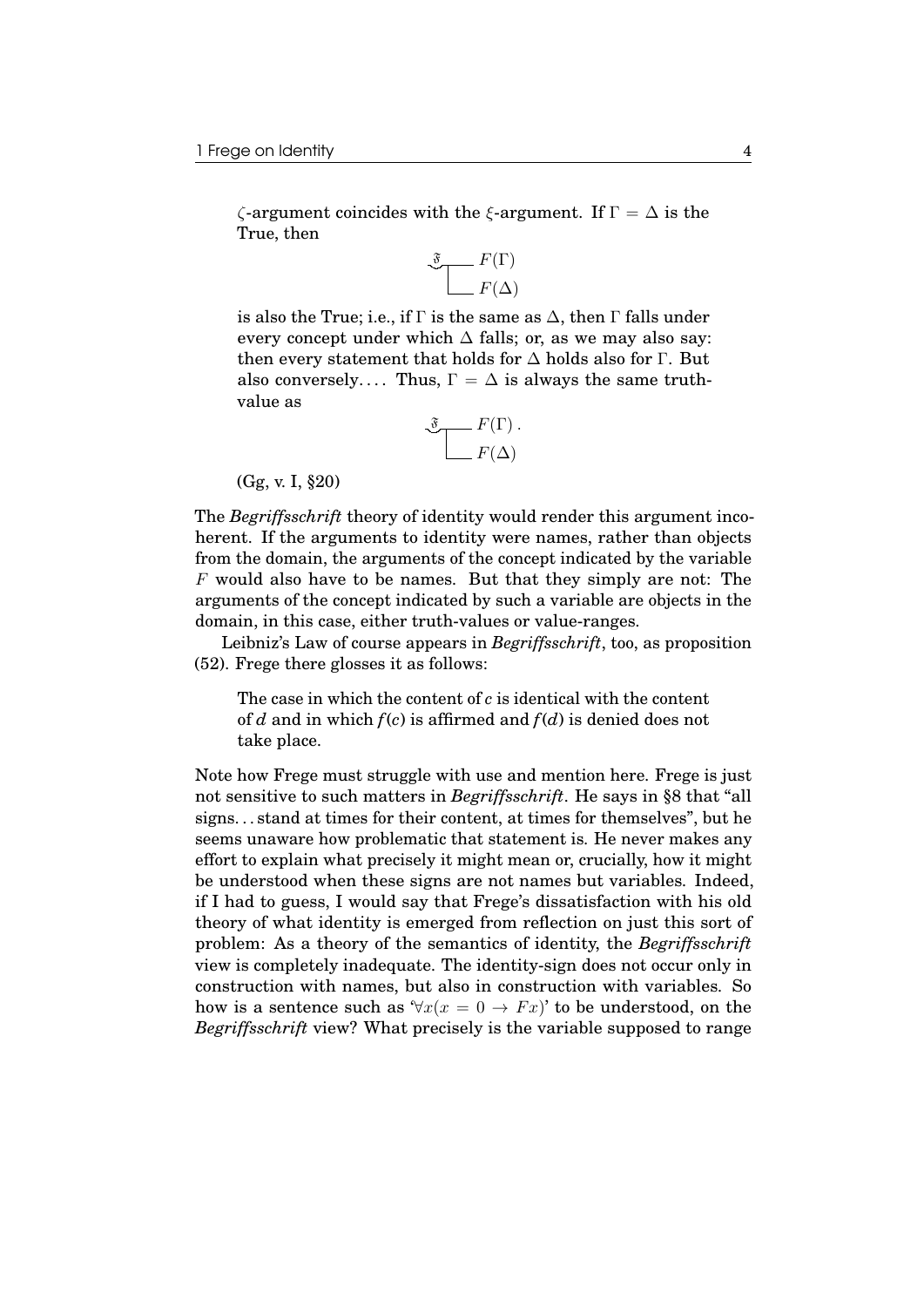over? Its two occurrences—once as argument of the identity-sign, once as argument of ' $F\xi$ '—place incompatible demands on its range if identity is a relation between names. $<sup>2</sup>$ </sup>

There is another piece of evidence that is worth mentioning, though it is somewhat less reliable than those we have just been discussing. In his lengthy 1910 exposition of Frege's work, Philip Jourdain writes:<sup>3</sup>

We may sum up the advances made by Frege from 1879 [*Begriffsschrift*] to 1893 [*Grundgesetze*] as follows: . . . Fourthly, the sign  $\equiv$  ceased to be considered as the expression of a relation between *names*. (PMC, p. 204)

As is well known, Frege provided Jourdain with extensive comments on this piece, some of which were published with it as (sometimes very long) footnotes. It seems unlikely that Frege would not have corrected such a horrible misunderstanding of his position, if that were what it was.

#### 2 Frege on Identity-Statements

So, clearly, Frege had abandoned the *Begriffsschrift* theory of identity understood as a theory about what relation identity *is*—by the time he wrote *Grundgesetze*.

T&C might, however, simply concede this point: It amounts to abandoning what they call the 'name view' in favor of what they call the 'hybrid view' (Thau and Caplan, 2001, pp. 169–70, fn. 21). Their main

The primitive signs used in *Begriffsschrift* occur here also, with one exception. Instead of the three parallel lines I have adopted the ordinary symbol of equality, since I have persuaded myself that it has in arithmetic precisely the meaning that I wish to symbolize. That is, I use the word 'equal' to mean the same as 'coinciding with' or 'identical with'; and the sign of equality is actually used in arithmetic in this way. (Gg, v. I, p. ix)

One might take this passage to imply that Frege's conception of what identity was, in *Begriffsschrift*, has since been jettisoned and, with it, his old sign for identity of content. But the question is complicated by the fact that the change in question may have more to do with Frege's understanding of the notion of arithmetical equality than with his understanding of identity. Jourdain explicitly lists this change of mind as the second of Frege's "advances", separately from the fourth.

<sup>2</sup> For some relevant discussion, see my paper "*Grundgesetze der Arithmetik* I §10" (Heck, 1999).

<sup>3</sup> Another possible piece of evidence is found in the Introduction to *Grundgesetze*, where Frege is detailing the "internal changes" he has made to his formal language since *Begriffsschrift*. He writes: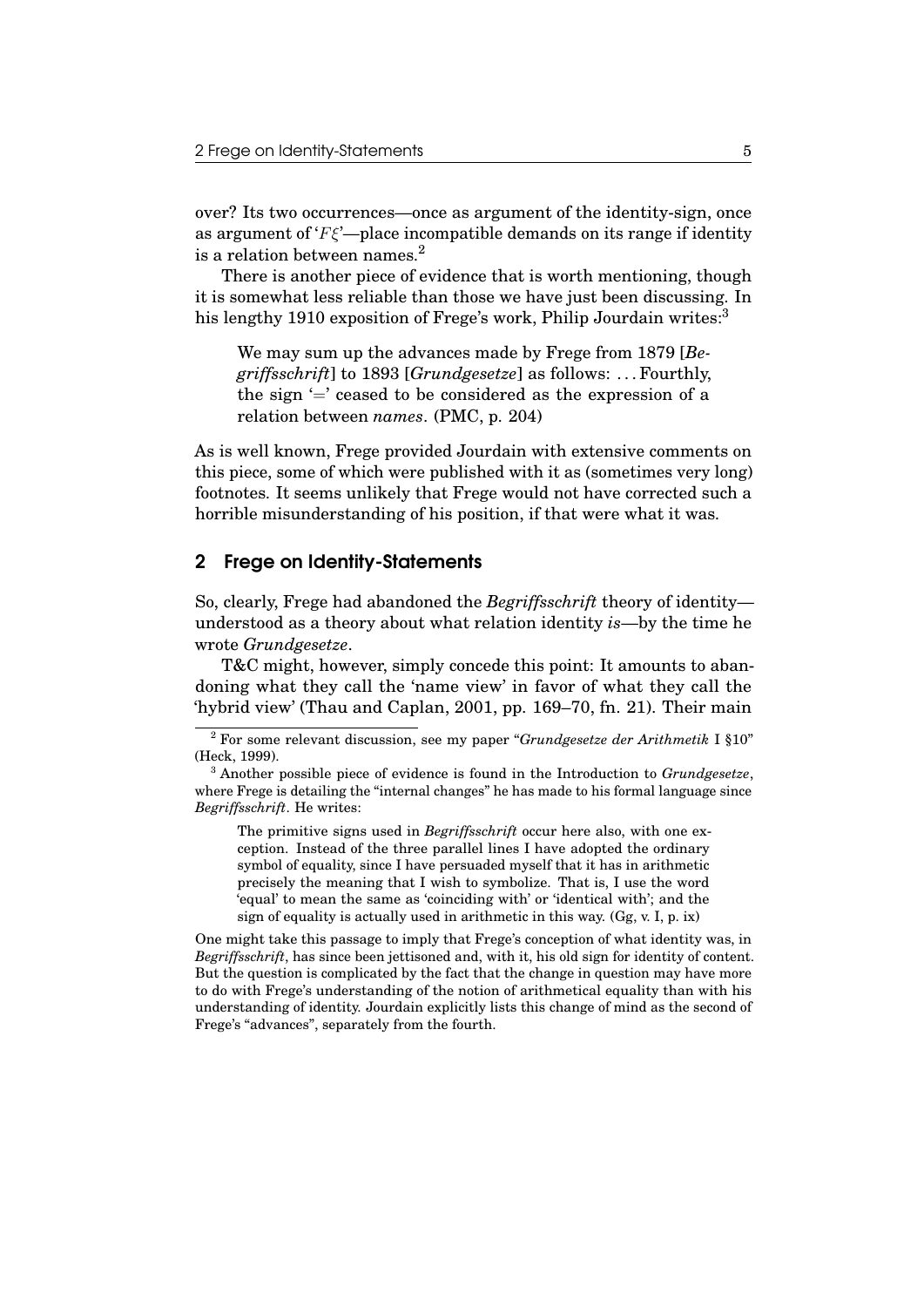thesis is that "Frege never rejects the view that identity-statements *express meta-linguistic thoughts*" (Thau and Caplan, 2001, p. 163, my emphasis): Their view is thus not really one about what Frege takes identity to be, but about what he takes identity-statements to express. They might say, further, that dividing his earlier notion of 'conceptual content' into thought and truth-value allowed Frege to hold precisely the combination of views they would then be attributing to him: He could have rejected his old view of what identity *was* while retaining his old view about what identity-statements *express*; the two can now come apart, in a way they could not before. So let us consider this interpretation in its own right.

It is standardly supposed that the puzzle Frege uses to motivate the distinction between sense and reference has nothing special to do with identity. Frege does, of course, often mention identity-statements when introducing that distinction. The most famous example is perhaps this one:

(1) The Morning Star is identical with the Evening Star.

But the problem can equally well be illustrated using these two sentences:

- (2) The Morning Star is a planet with a shorter period of revolution than the Earth.
- (3) The Evening Star is a planet with a shorter period of revolution than the Earth.

The problem, in this case, is not, of course, that one of these is informative and the other is not. The problem is that they are informative in different ways. As I would put it, they *differ* in cognitive value:<sup>4</sup> To know that the Morning Star is a planet with a shorter period of revolution than the Earth is one thing; to know that the Evening Star is a planet with a shorter period of revolution than the Earth is another. But that is the same problem that is illustrated by (1). What is puzzling, after all, is not simply that (1) should be informative—there is nothing obviously

<sup>4</sup> Robert May has suggested to me that Frege himself speaks of cognitive value only in binary terms: Thoughts either have it or lack it. Most of his uses of this terminology probably do fit the binary reading, but I am not sure all do. See, in particular, the remark in the letter to Peano quoted below (note 7 and the accompanying text). In any event, we need some term to be used as I am using "cognitive value" here, as admitting of degrees. Since this use of the term has gained some currency, I shall continue so to use it.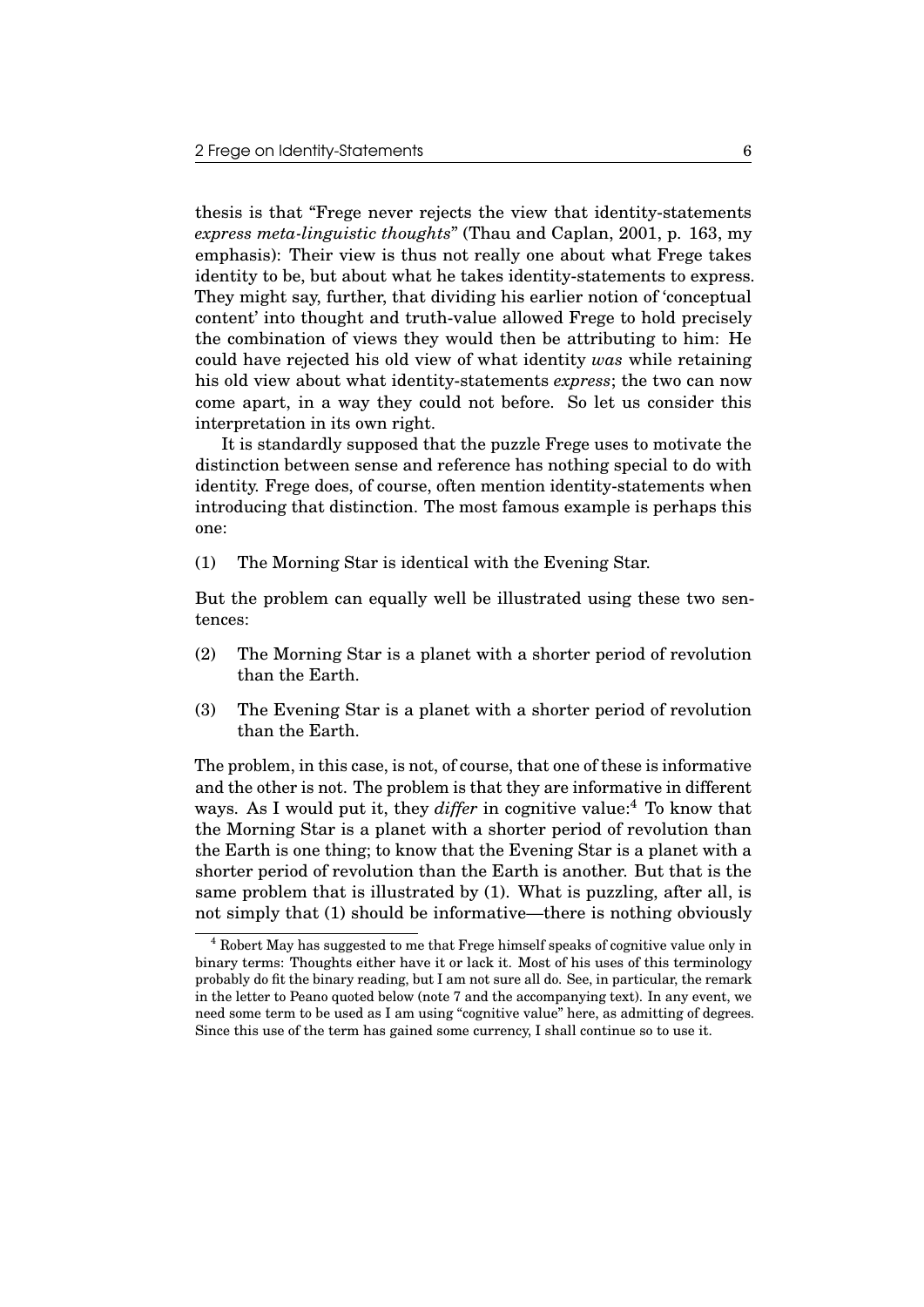puzzling about that, in itself—but rather that (1) should be informative, although

(4) The Morning Star is identical with the Morning Star.

is not. What is puzzling is, once again, that (1) and (4) *differ* in cognitive value. The problem is thus uniformly that cognitive value is not preserved by substitution of co-referential expressions, even in referentially transparent contexts. That, or so it is standardly said, is Frege's puzzle about cognitive value.

If so, however, T&C's interpretation looks to be in trouble. Even if we could solve the special case regarding identity-statements—the puzzle, as it arises with respect to (1) and (4)—by taking them to express meta-linguistic propositions about the names occurring in them, that would do nothing to solve the general case of the puzzle. In order to generalize the solution for identity-statements so as to apply to (2) and (3), one would have to regard them as expressing meta-linguistic propositions, too: A meta-linguistic view of what identity-statements express would then emerge as a special case of a meta-linguistic view of the thoughts expressed by *all* sentences containing proper names. But whatever the merits of that sort of view, there is no trace of such a view in Frege's writings. If that were Frege's view, he would not have said, in *Begriffsschrift*, that names "stand at times for their content, at times for themselves" (Bg, §8). On the contrary, they would always stand for themselves.

T&C are not unaware of objections of roughly this kind: Section VII of their paper constitutes an attempt to answer them. Their response, ultimately, is that "the problem about cognitive value. . . and the problem about identity. . . are not the same problem" (Thau and Caplan, 2001, p. 195). My initial reaction to this remark was to wonder what the problem about identity is supposed to be if not the problem about cognitive value. So far as I can tell, the only puzzle about identity that Frege discusses in the opening paragraph of 'On Sense and Reference' concerns a difference of cognitive value between sentences such as  $(1)$  and  $(4)$ . If so, it is a special, and especially impressive, instance of the problem about cognitive value, not a different one.<sup>5</sup>

<sup>5</sup> Of course, in one sense, the problem about identity is a different problem: It is the problem we just finished discussing, about what identity is. But the point here is that what makes that problem pressing, in Frege's mind, is the problem about cognitive value.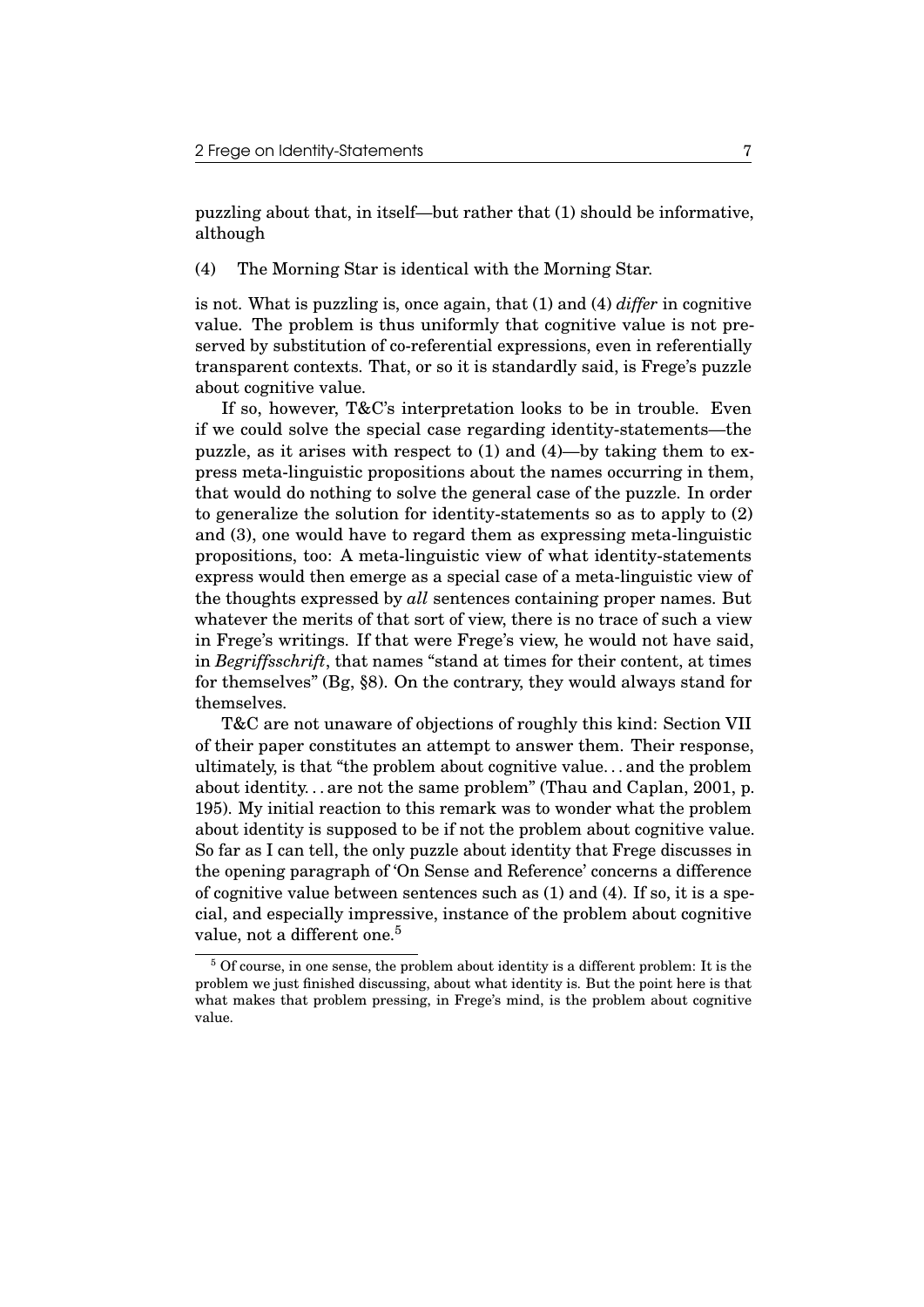After further reflection, however, I decided that T&C's understanding of the problem about cognitive value is different from mine. They say repeatedly that the problem about cognitive value concerns how two *sentences* with the same *truth-value* can have different cognitive values tell us different things or express different thoughts. What they mean to deny is that the problem concerns (2) and (3) any more than it concerns a pair of sentences such as ' $2^2 = 4$ ' and ' $2 > 1$ ': The "problem arises for [these sentences] simply because they have the same truth-value" (Thau and Caplan, 2001, p. 193). So, according to T&C, the problem about cognitive value does not concern whether cognitive value is preserved under substitution of co-referential expressions, as Nathan Salmon and pretty much everyone else thinks it does (Thau and Caplan, 2001, p. 193, fn. 37).

I take it, then, that the view is this: The notion of sense is introduced to allow Frege to explain how, say,  $2^2 = 4$  and  $2 > 1$  can differ in cognitive value, though they have the same truth-value; the notion of sense is *not* to be used to explain why (1) and (4) differ in cognitive value. More precisely, Frege does not think he can explain why (1) and (4) express different thoughts simply in terms of the fact that the sense of 'the Morning Star' differs from that of 'the Evening Star'. For this latter purpose, Frege also appeals (and presumably thinks that he must also appeal) to the claim that identity-statements express meta-linguistic thoughts. Difference of sense may play some role, but it cannot be the whole story.

In support of their interpretation of the problem about cognitive value, T&C (2001, p. 192) quote a passage from *Function and Concept*:

[W]hat  $2^2 = 4$ ' means is the True just as, say,  $2^2$ ' means 4. Accordingly '2<sup>2</sup> = 4', '2 > 1', '2<sup>4</sup> = 4<sup>2</sup>', all mean the same thing, viz. the True, so that in  $(2^2 = 4) = (2 > 1)$ ' we have a correct equation.

The objection here suggests itself that  $2^2 = 4$  and  $2 > 1$  nevertheless tell us quite different things, express quite different thoughts; but likewise  $2^4 = 4^{2}$  and  $4 \times 4 = 4^{2}$  express quite different thoughts; and yet we can replace '2<sup>4</sup>' by '4  $\times$  4', since both signs have the same meaning. Consequently,  $2^4 = 4^{24}$ and ' $4 \times 4 = 4^{2}$ ' likewise have the same meaning. We see from this that from sameness of meaning there does not follow sameness of thought expressed. (FC, pp. 144–5, opp. 13–4)

T&C take this passage to support their interpretation because they think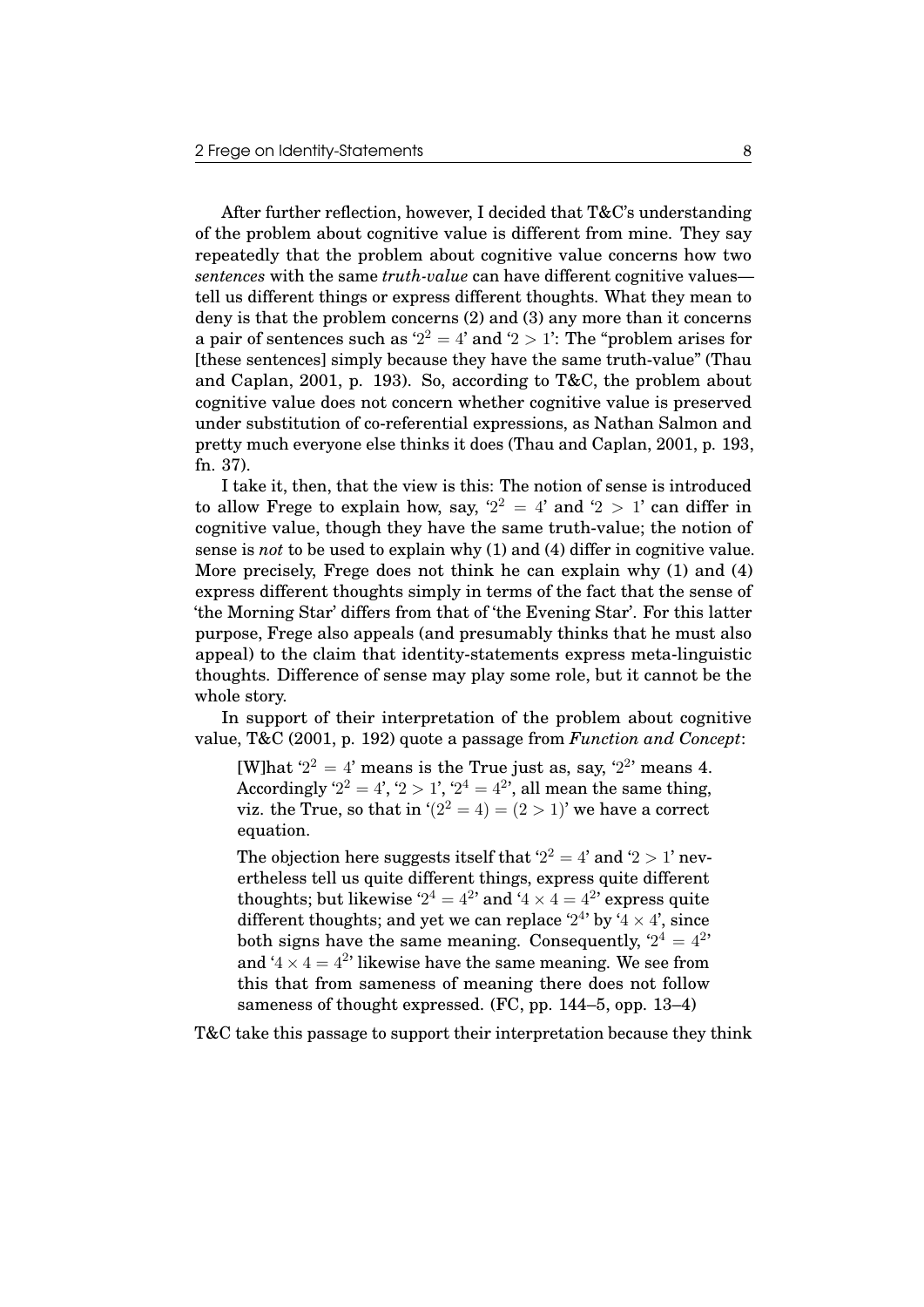Frege is here illustrating the problem about cognitive value not just with identity-statements, though he does mention them, but also with the pair  $2^2 = 4$  and  $2 > 1$ . So "[t]he problem... is not a problem about identity per se" (Thau and Caplan, 2001, p. 193). But this is a terrible misreading.

Just before this passage, Frege has been arguing that the meaning of a sentence is its truth-value. But now his interlocutor objects that, since  $2^2 = 4$ ' and  $2 > 1$ ' do not express the same thought, they cannot have the same meaning (that is, reference). Frege's response is that, if we think that pairs of sentences like  $2^4 = 4^{2}$  and  $4 \times 4 = 4^{2}$  express different thoughts, we are already committed—by a principle of compositionality to which Frege tacitly appeals but does not state—to allowing that two sentences can have the same meaning but express different thoughts. Frege is thus not, as T&C believe, using the two sentences  $2^4 = 4^{24}$ and '4  $\times$  4 = 4<sup>2</sup>' to provide another example of a problem he has already illustrated using '2<sup>2</sup> = 4' and '2 > 1'. Rather, he uses '2<sup>4</sup> = 4<sup>2</sup>' and  $4 \times 4 = 4^{2}$  in an argument that is designed to answer an objection to his view of what sentences denote. The problem of cognitive value is thus not even raised in the passage T&C quote, let alone illustrated by  $`2^2=4`$ and  $2 > 1$ '.

There is thus no direct textual support for T&C's new interpretation of the problem of cognitive value. Nor, I shall now argue, does it withstand critical scrutiny. Frege certainly does think that  $2^2 = 4$  and  $2 > 1$ have the same meaning but express different thoughts. And he does need an explanation of how they can do so. But that fact poses no threat to the usual interpretation of the problem of cognitive value. Indeed, as the passage we have been discussing makes clear, Frege also thinks that  $2^4 = 4^{2}$  and  $4 \times 4 = 4^{2}$  express different thoughts, and he is acutely aware that he needs an explanation of why they do so. The two sentences immediately following the passage just quoted make it clear, moreover, that Frege is aware of the now familiar generalization of the problem about identity to one about substitution:

If we say 'the Evening Star is a planet with a shorter period of revolution than the Earth', the thought we express is other than in the sentence 'the Morning Star is a planet with a shorter period of revolution than the Earth'; for somebody who does not know that the Morning Star is the Evening Star might regard one as true and the other as false. And yet both sentences must mean the same thing: for it is just a matter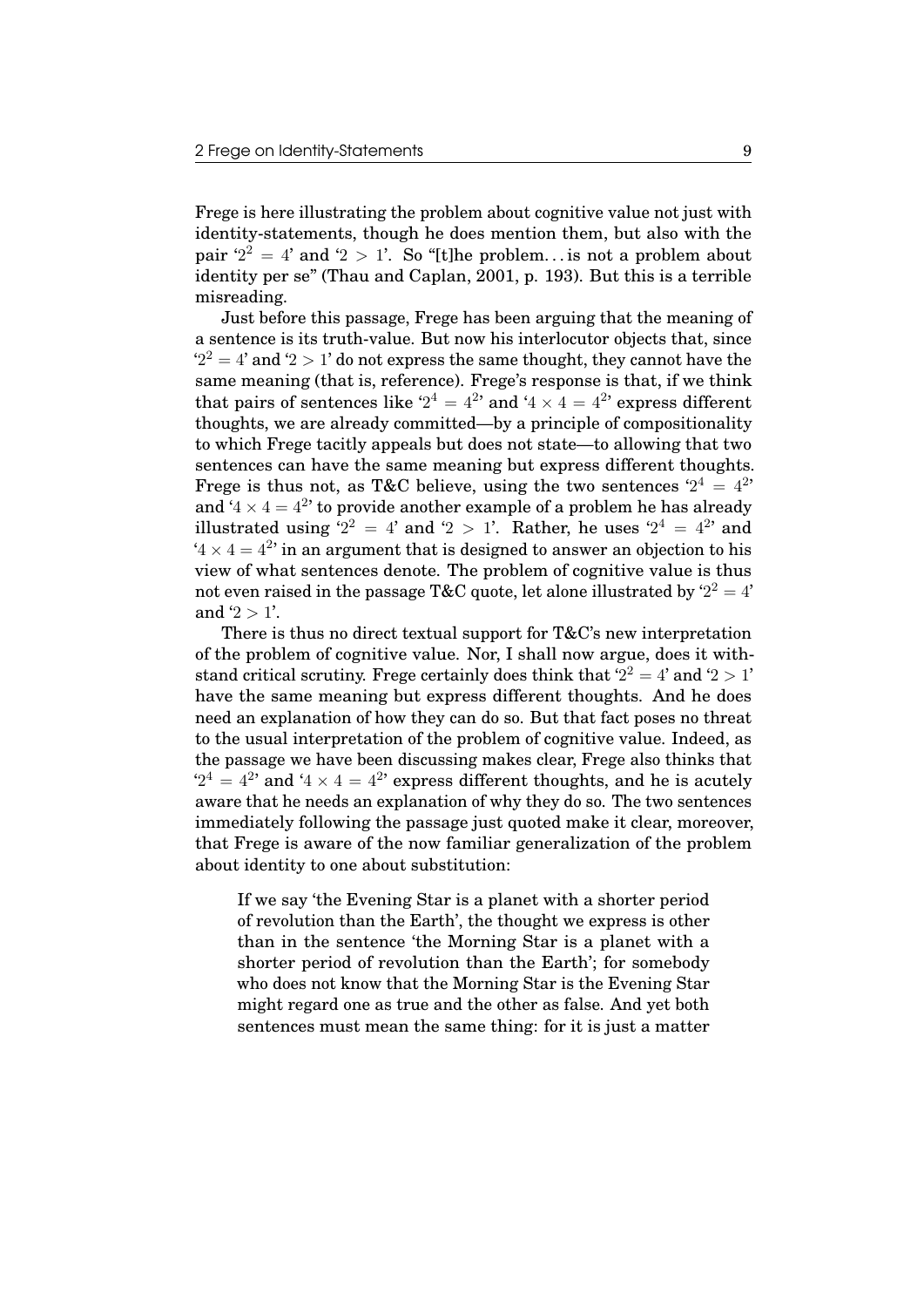of interchange of the words 'Evening Star' and 'Morning Star', which mean the same thing, i.e. are proper names of the same heavenly body. (FC, p. 145, op. 14)

And in a letter to Peano, written a few years later, Frege explicitly characterizes the problem about cognitive value, even as it arises in the case of identity-statements, in terms of substitution:<sup>6</sup>

In the proposition, 'The evening star is the same as the evening star' we have only [a mere instance of the principle of identity]; but in the proposition 'The evening star is the same as the morning star' we have something [with a higher cognitive value]. How can the substitution of one proper name for another designating exactly the same heavenly body effect such changes? (PMC, p. 127, letter xxxiv/11)

Frege is thus clearly aware that the problem of cognitive value generalizes from the problem he had discussed in *Begriffsschrift*: He has come to realize that the problem has nothing particular to do with identity. Indeed, Frege's use of the sentences '2<sup>4</sup> = 4<sup>2</sup>' and '4  $\times$  4 = 4<sup>2</sup>' as his example in *Function and Concept* serves to remind us that the problem of cognitive value, *even as it arises for identity-statements*, is more general than the problem illustrated by (1) and (4). Of course,  $2^4 = 4^{2}$  and  $4 \times 4 = 4^{2}$  are identity-statements, but neither of them is a triviality without cognitive value: What is significant, once again, is that they differ in cognitive value.

Frege thus wants an explanation of how two sentences can express different thoughts even if "it is just a matter of interchange of. . . proper names of the same" object (FC, p. 145, op. 14). And he has one. In the letter to Peano just cited, Frege briefly explains his distinction between sense and reference and writes:<sup>7</sup>

<sup>6</sup> The bracketed parts of the quote fill in references to an earlier part of the discussion. This particular letter is undated, but is presumably from about 1896.

 $7$  Similar remarks are contained in a letter to Russell (PMC, pp. 164–5, letter xxxvi/18).

In this passage and the preceding one, Frege is tacitly appealing to principles of compositionality he does not state. Since the meaning of the whole is determined by the meanings of the parts, and since '2<sup>4</sup>' and '4  $\times$  4' have the same meaning, '2<sup>4</sup> = 4<sup>2</sup>' and '4  $\times$  4 = 4<sup>2</sup>' must have the same meaning. Since the sense of a part is part of the sense of the whole (Gg, v. I, §32), and '2<sup>4</sup>' and '4  $\times$  4' have different senses, '2<sup>4</sup> = 4<sup>2</sup>' and  $4 \times 4 = 4^2$  also have different senses.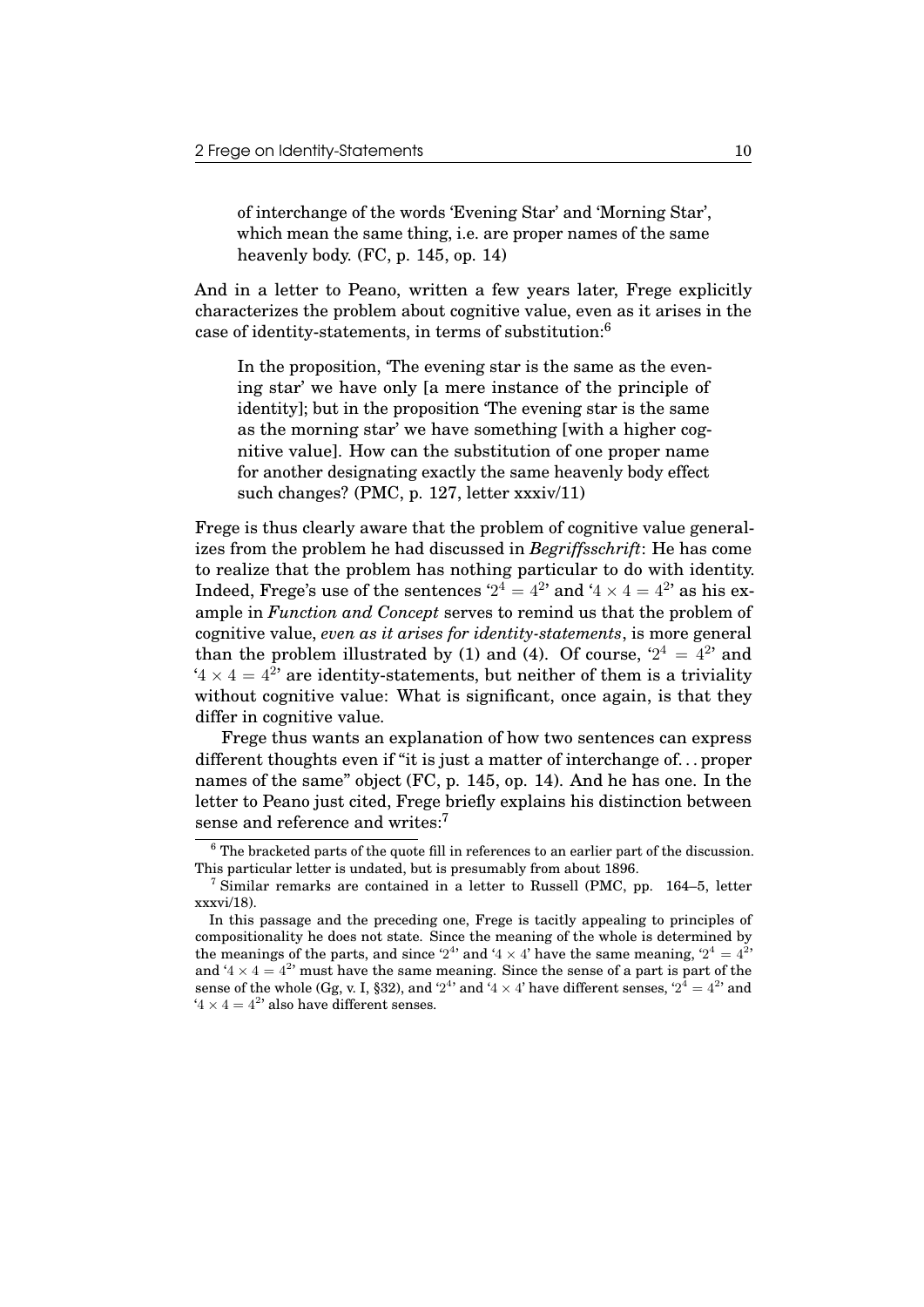. . . [T]he sense of the name 'morning star' is indeed different from that of the word 'evening star'. *And so it happens* that the thought of ['The evening star is the same as the evening star'] is different from that of ['The evening star is the same as the morning star']...; for the thought we express in a proposition is the sense of the proposition. (PMC, pp. 127–8, letter xxxiv/11, my emphasis)

And in *Function and Concept*, he writes, immediately following the passages quoted above:

We must distinguish between sense and meaning.  $2^4$  and  $4 \times 4'$  certainly have the same meaning, i.e. are proper names of the same number; but they have not the same sense; *con*sequently,  $2^4 = 4^2$  and  $4 \times 4 = 4^2$  mean the same thing, but have not the same sense (i.e., in this case [viz., the case of a sentence]: they do not contain the same thought). (FC, p. 145, op. 14)

Frege could hardly be more explicit that an explanation is being offered here. In both passages, we are told, in effect, that the thoughts expressed by certain sentences differ *because* the senses of the names contained in them differ.

Now, as said above, T&C need not deny that the fact that '2<sup>4</sup>' and  $4 \times 4'$  have different senses plays *some* role in Frege's explanation of why '2<sup>4</sup> = 4<sup>2</sup>' and '4  $\times$  4 = 4<sup>2</sup>' express different thoughts. What they must deny is that the explanation appeals *only* to this fact and does not also appeal to the claim that identity-statements express meta-linguistic thoughts. The problem, however, is that Frege clearly thinks that the problem illustrated by  $2^4 = 4^{2}$  and  $4 \times 4 = 4^{2}$  can equally well be illustrated by 'The Morning Star is a planet with a shorter period of revolution than the Earth' and 'The Evening Star is a planet with a shorter period of revolution than the Earth'. Now, T&C nowhere say how they think Frege would have explained why these sentences—(2) and (3)—express different thoughts. Plainly, however, they must deny that he would have done so simply in terms of the fact that 'the Morning Star' and 'the Evening Star' have different senses. Since, as we have seen, Frege himself regards these two puzzles as one, it would just have been too obvious that such a solution would generalize to the case of identitystatements, thus making the meta-linguistic view of identity unnecessary. To put the point differently, the context in which the preceding passage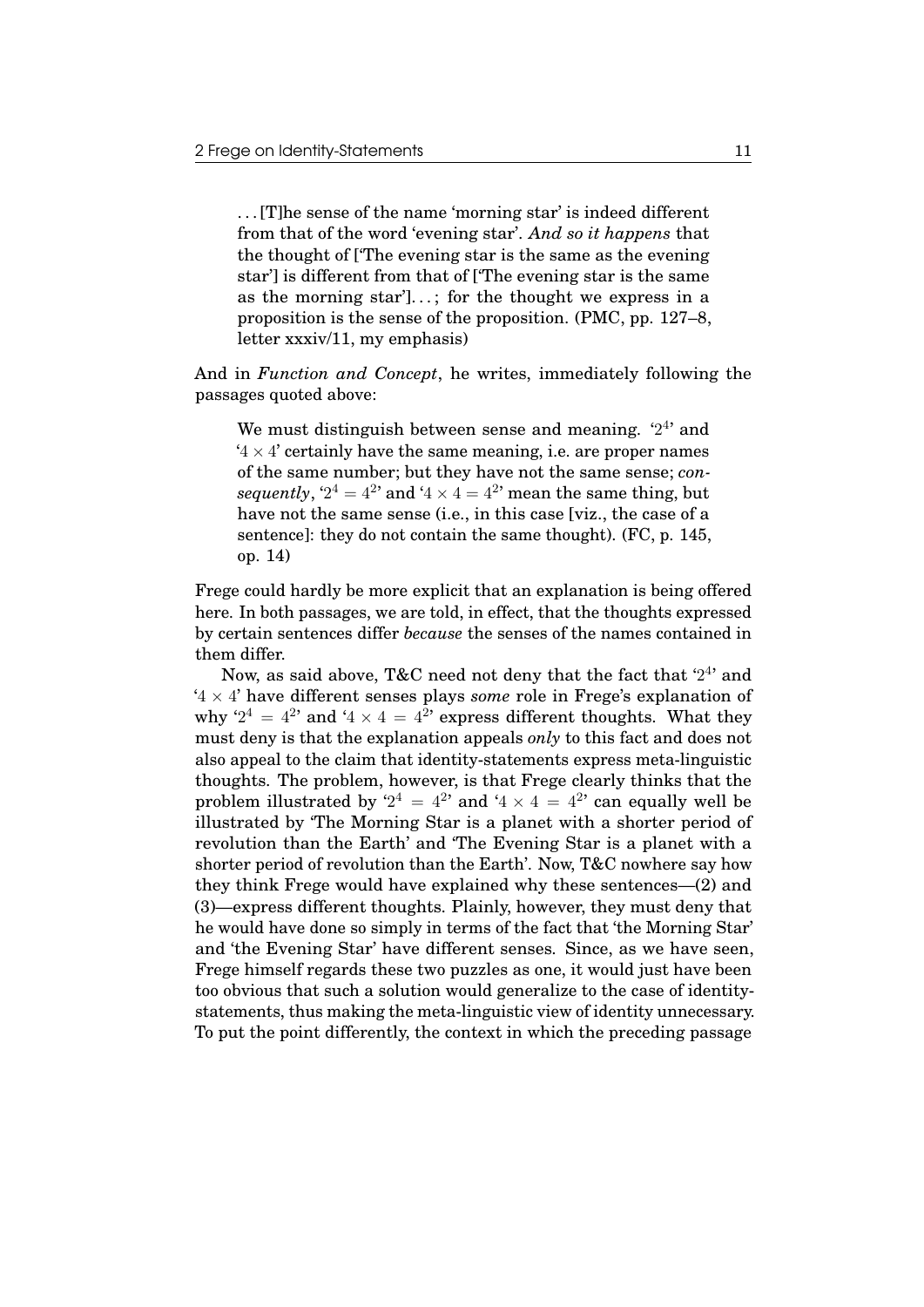occurs makes it undeniable that Frege would have been equally happy to say the following:

'The Morning Star' and 'the Evening Star' certainly have the same meaning, i.e. are proper names of the same object; but they have not the same sense; *consequently*, 'the Morning Star is a planet with a shorter period of revolution than the Earth' and 'the Evening Star is a planet with a shorter period of revolution than the Earth' mean the same thing, but have not the same sense.

What we are being offered here is thus a uniform explanation of how the substitution of one name for another with the same reference can change the thought expressed. There is no suggestion that, in the case of identity-statements, the explanation must or should appeal to something beyond the fact that those names may have different senses.<sup>8</sup>

T&C have mistaken what's puzzling Frege because they are concentrating on the easy case rather than the hard case. It is true enough that Frege thinks '2<sup>2</sup> = 4' and '2 > 1' express different thoughts. But to characterize the problem about cognitive value as a problem that concerns pairs like this one, rather than pairs like ' $2^4 = 4^2$ ' and '4  $\times$  4  $= 4^2$ ' , is to miss its point. If that were what the problem were about, it would be obscure why Frege even bothers to distinguish the senses of '24' and  $4 \times 4$ . No such distinction is needed to explain why  $2^2 = 4$  and  $2 > 1$ express different thoughts. That is shown by the fact that this is not the problem that frustrates Russellians. On the other hand, the claim that  $2^{4}$  and  $4 \times 4$ ' have different senses *is* needed to explain why  $2^4 = 4^{2}$ ' and  $4 \times 4 = 4^2$  express different thoughts. The case of  $2^2 = 4$  and  $2 > 1$ , then, is the easy case; the case of '2<sup>4</sup> = 4<sup>2</sup>' and '4  $\times$  4 = 4<sup>2</sup>' is the hard case; and the fact that the problem also concerns such pairs as  $2^4 > 3'$  and  $4 \times 4 > 3$ ' makes any view that appeals to peculiarities in the meaning of identity-statements insufficiently general. Solutions to the easy case thus do not generalize to the hard case. That is what makes the problem of cognitive value interesting.

So there is no saving T&C's interpretation by distinguishing the problem about identity from the problem about cognitive value.

There is yet other textual evidence against T&C's interpretation. Frege's explanations of the symbols of his formal language, which are

<sup>8</sup> Of course, as said above, someone committed to the view that, for Frege, identitystatements express meta-linguistic thoughts could yet insist that (2) and (3) express meta-linguistic thoughts. But that would be sheer desperation.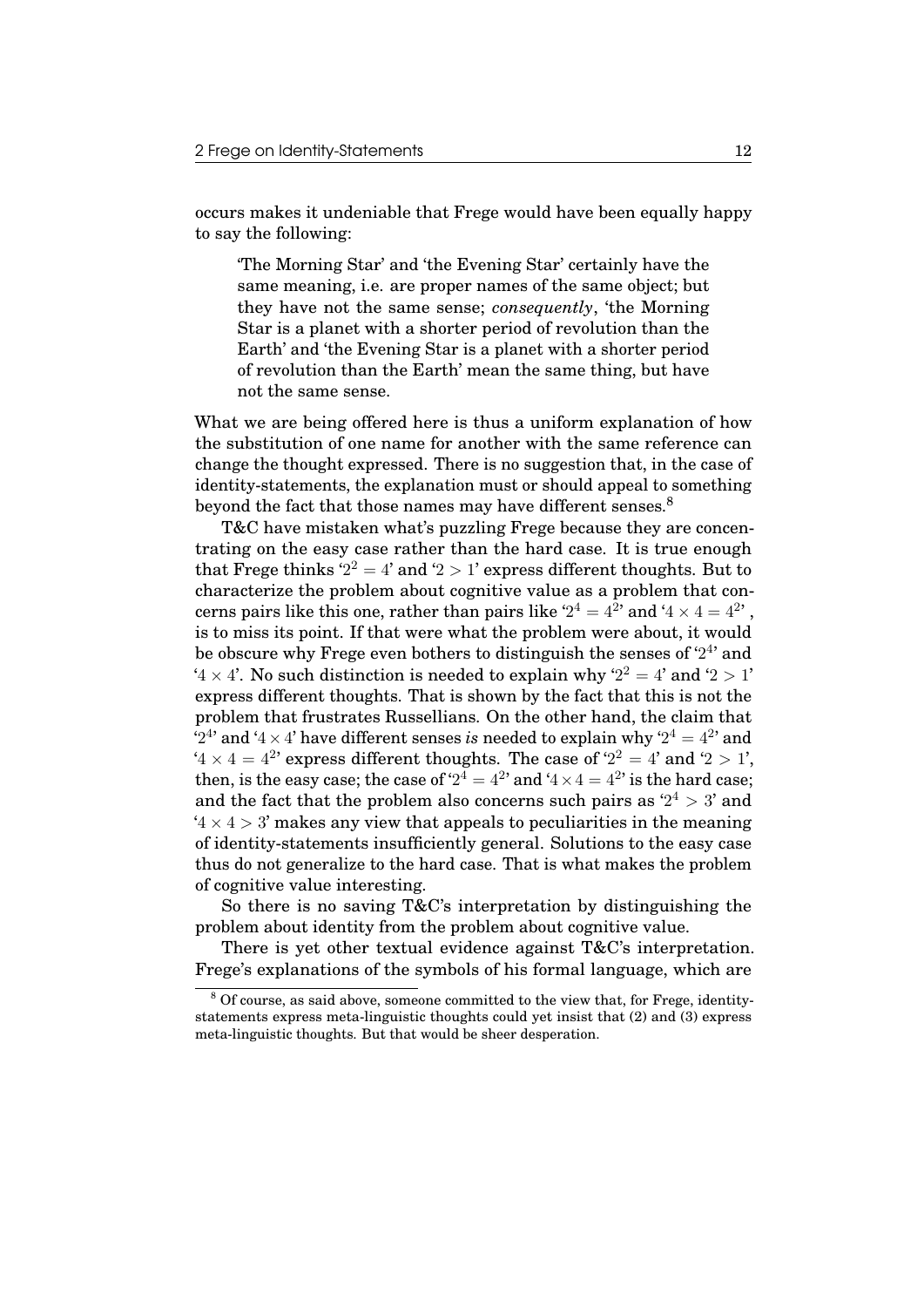given throughout Part I of *Grundgesetze*—including, of course, his explanation of the identity-sign, given in section 7 and quoted above—are supposed to specify not only the referents of the various expressions of that language, but also their *senses*. As Frege writes in *Grundgesetze*:

[N]ot only a denotation, but also a sense, appertains to all names correctly formed from our signs. Every such name of a truth-value *expresses* a sense, a *thought*. Namely, by our stipulations it is determined under what conditions the name denotes the True. The sense of this name—the *thought*—is the thought that these conditions are fulfilled. (Gg, v. I, §32, emphasis in original)

Consider, then,  $0 = 1$ . Under what condition, as determined by the stipulations, will this sentence denote the True? It will—in light of the stipulation regarding identity and Frege's definitions of the symbols '0' and '1'—denote the True if, and only if, a certain value-range—the extension of the concept ' $\xi$  is a value-range whose members can be put in one-one correspondence with those of  $\hat{\epsilon}$  ( $\epsilon \neq \epsilon$ )'—is the same as a certain other value-range—the extension of the concept  $\xi$  is a value-range whose members can be put in one-one correspondence with those of  $\dot{\epsilon}(\epsilon = 0)$ . The thought it expresses is thus that zero is one, not that '0' denotes the same object as '1'.

Frege goes on to say that "[i]t will be the reader's task to make clear to himself" what thoughts are expressed by the various formal sentences that occur in his proofs. In fact, Frege often reformulates the thoughts expressed by these sentences in German, thereby making good on his promise to help his reader "as much as possible at the outset". Unsurprisingly, several of these formulae contain the identity-sign and, to the best of my knowledge, nowhere in Frege's reformulations do we find any indication that  $0 = 1$  is actually about names rather than numbers. What we find is, on the contrary, what the standard interpretation would lead one to expect:<sup>9</sup>

The number zero is different from the number one.

$$
\vdash \neg (0 = 1)
$$

<sup>9</sup> These are taken from the Table of Important Theorems, at the end of Volume I. The translations are my own.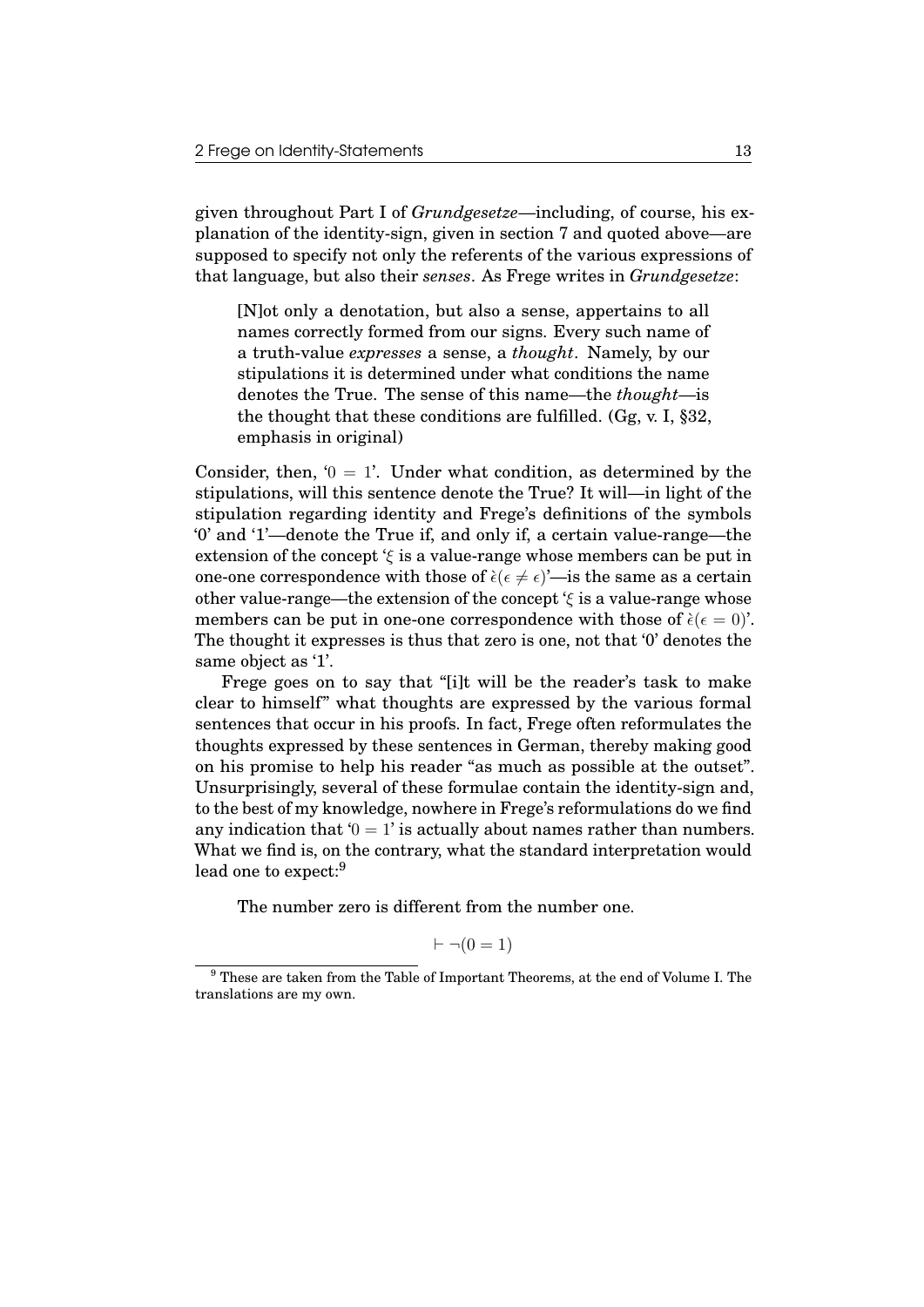If no object falls under a concept, then zero is the number of objects falling under this concept.

$$
0 = \mathcal{N}\hat{\epsilon}(F\epsilon)
$$
  

$$
v = \mathcal{N}\hat{\epsilon}(F\epsilon)
$$

Contrast his reformulations in *Begriffsschrift*: 10

The case in which the content of *c* is identical with the content of *d* and in which  $f(c)$  is affirmed and  $f(d)$  is denied does not take place.

$$
\begin{array}{c}\n f(d) \\
f(c) \\
c \equiv d\n\end{array}
$$

The content of *c* is identical with the content of *c*.

 $\vdash c \equiv c$ 

No trace of such language is to be found in *Grundgesetze*.

The real problem with T&C's interpretation, however, is not that it fails to fit the handful of passages just mentioned. The real problem is that identity-statements play an absolutely fundamental role in Frege's philosophy of mathematics, a role of which T&C's interpretation can make no sense. The central sections of *Die Grundlagen der Arithmetik*, sections 62–69, in particular, constitute a sustained discussion of numerical identities and how they are to be explained. That is not just because identity-statements are an important sort of arithmetic statement. It is because Frege thinks, as he writes in the heading to these sections, that "[t]o obtain the concept of number, we must fix the sense of a numerical identity". Since there is no more central task in the book than characterizing the concept of number, identity-statements could hardly be more important. There is no trace at all of Frege's old view of identity or identity-statements in these sections. On the contrary, in §66, where he is introducing the so-called Julius Caesar problem, we find Frege writing: "In the proposition 'the direction of  $\alpha$  is identical with the direction of *b*' the direction of *a* plays the part of an object...". More importantly, on the *Begriffsschrift* view, abstraction principles, such as the crucial

 $10$  These two examples are from sections 20 and 21, respectively.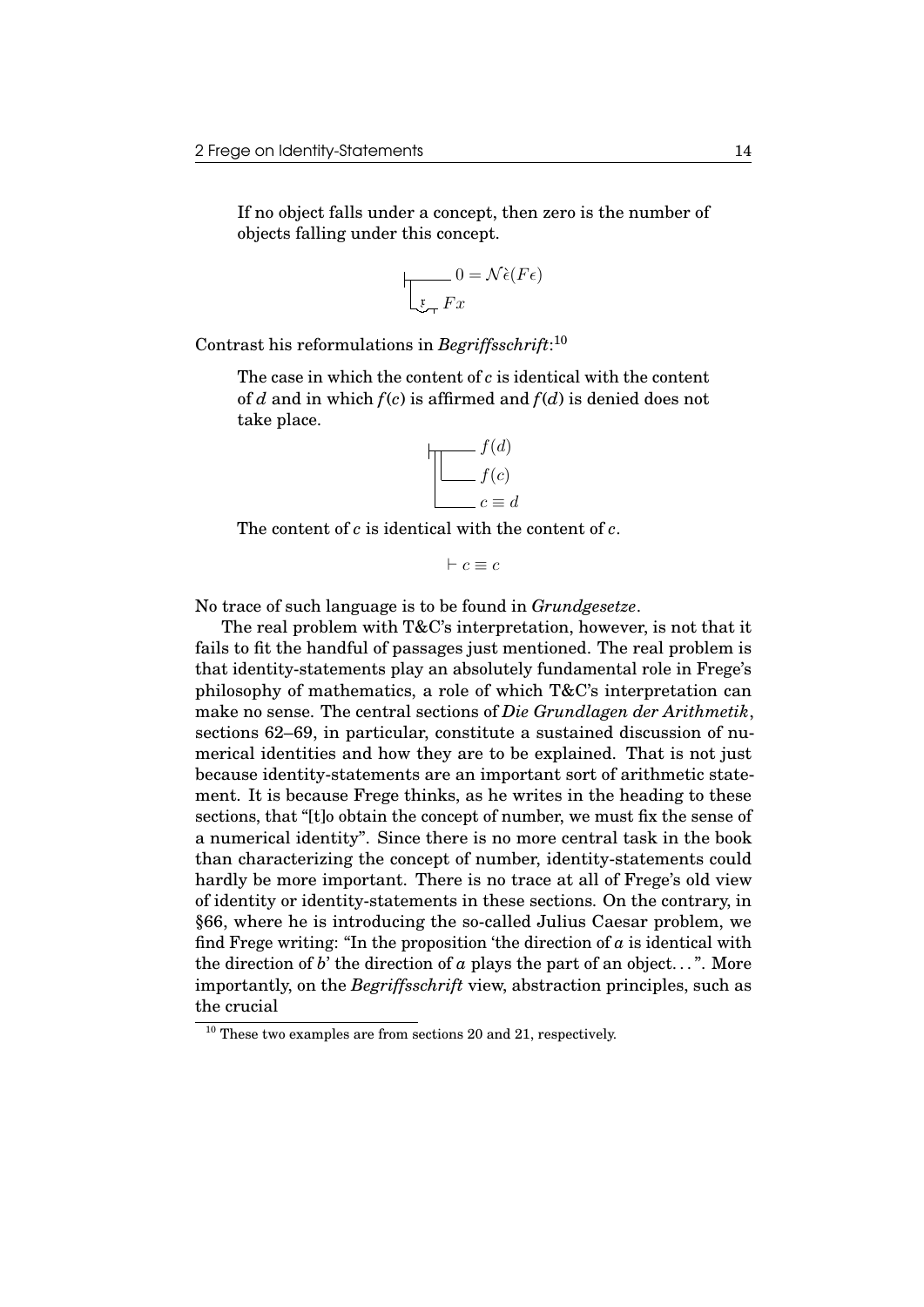The number of *F*s is identical with the number of *G*s iff the *F*s and *G*s are in one-one correspondence,

contain an odd sort of use-mention confusion. It is utterly unobvious how explaining numerical identities in this way could serve to explain the concept of number, if the identity-statements themselves were not about numbers but about numerals: How could 'line *a* is parallel to line *b*' be "taken as an identity"—as the identity 'the direction of line *a* is identical with the direction of line *b*'—if identity-statements were not about lines at all but about their names? T&C owe an interpretation of *Die Grundlagen* that accords with their interpretation of Frege's views about identity. I very much doubt one is forthcoming.<sup>11</sup>

## 3 Caplan and Thau's Textual Evidence

As noted earlier, T&C cite six passages in which, according to them, Frege more or less explicitly states his continued allegiance to the view that identity-statements express meta-linguistic thoughts. In this section, I shall argue that these passages provide no support for that interpretation. I shall take up the question whether "the text of 'Sense and Reference' *itself* gives the lie to the standard interpretation" (Thau and Caplan, 2001, p. 163, their emphasis) afterwards.

Five of the six passages T&C cite come from Frege's criticisms of formalism.<sup>12</sup> The formalists, as Frege understood them, held that all arithmetical statements—including, of course, arithmetical statements of identity—are about numerals rather than about numbers. In the passages that T&C cite, Frege is precisely *not* agreeing with this aspect of the formalists' view: On the contrary, he is emphasizing that, on his view, identity is not a relation between signs but a relation between objects, namely, the objects denoted by the signs flanking the identitysign. (For the formalists, the denotation of these signs, if they have any, is irrelevant for mathematics.) There is no reason to worry if Frege sometimes puts this point by saying that identity-statements *express* or *state* that these names denote the same object. Neither the

 $11$  For a discussion of how Frege's views about identity evolve with his conception of his logicism, see Robert May's "Frege on Identity Statements" (May, 2001).

<sup>&</sup>lt;sup>12</sup> These are the passage from *Function and Concept*, the one from 'Formal Theories of Arithmetic', and the three from *Grundgesetze*. See note 1 for references. For a detailed, and I think largely accurate, discussion of the relation between Frege's attacks on formalism and the development of his views about identity, see May's paper "Frege on Identity Statements" (May, 2001).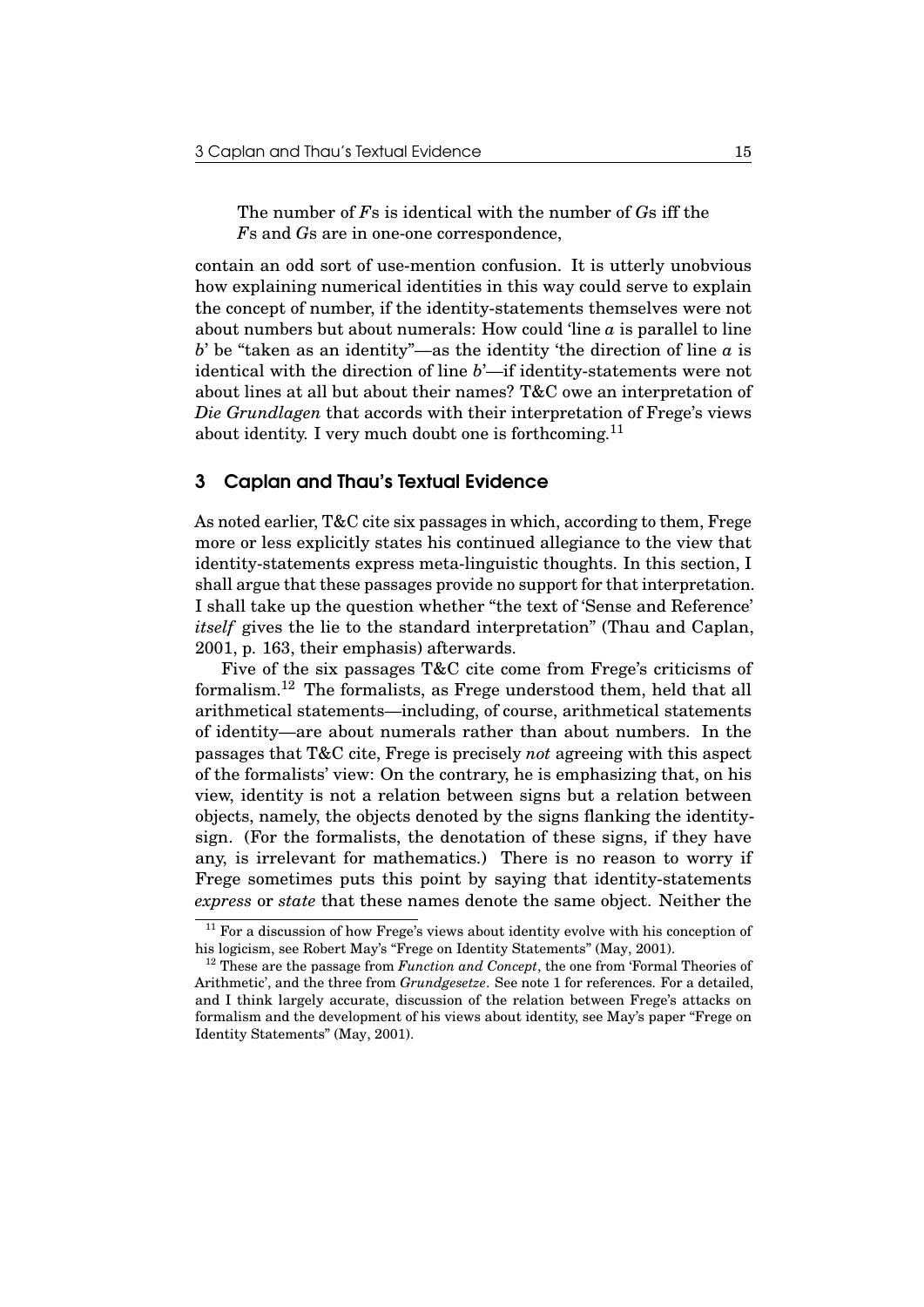word translated 'express' nor that translated 'state' has an established technical meaning for Frege.

Of course, the phrase 'express the thought' has a well-known technical meaning, but even the following remark would not worry me:

An identity-statement does not express the thought that the name on its left-hand side is identical with the name on its right-hand side. Nor does such a statement express the thought that the sense of the name on its left-hand side is the same as the sense of the name on its right-hand side. Rather, an identity-statement expresses the thought that the *denotation* of the name on its left-hand side is identical with the *denotation* of the name on its right-hand side.

No such passage occurs in Frege's writings: It is, rather, what I always tell my students when I lecture on 'On Sense and Reference'.<sup>13</sup> In so speaking, I am employing a means of expression that, while potentially misleading, I suppose, is understandable in the context, and I don't expect it in fact ever has misled any of my students. The point of the remark is obviously that identity-statements are about the *objects* that the names occurring in them denote. It is, moreover, difficult to know how one might express this point—generalizing, as it does, over all identitystatements—without resorting to the formal mode, that is, to semantic ascent.<sup>14</sup> It would be badly over-reading to suppose that the author of such a remark thereby committed himself to the view that identitystatements express meta-linguistic thoughts: By itself, the occurrence of the phrase 'express the thought' is completely insufficient to support such an attribution.

Moreover, in *Function and Concept*, one of the papers from which T&C draw their evidence, we find these two passages:

... [B]y writing  $\div 2 + 3 = 5$ ' we assert that  $2 + 3$  equals 5. (FC, p. 149, op. 22)

Accordingly, e.g.,  $\lnot(2^2 = 5)$  stands for the True, and we may add the assertion-sign:  $\angle \neg (2^2 = 5)$ ; and in this we assert

 $^{13}$  There is, however, a similar passage in the letter to Peano that T&C claim "makes it almost out of the question that Frege is rejecting the name view in the opening paragraph of 'Sense and Reference'" (Thau and Caplan, 2001, p. 169). But the context makes it clear that Frege is attempting to forestall any misimpression that, according to him, an identity-statement expresses identity of *sense*. The fact that Frege uses the verb '*zu meinen*' is not, by itself, significant.

 $^{14}$  Thanks to Kent Bach and Robert May for emphasizing this point to me.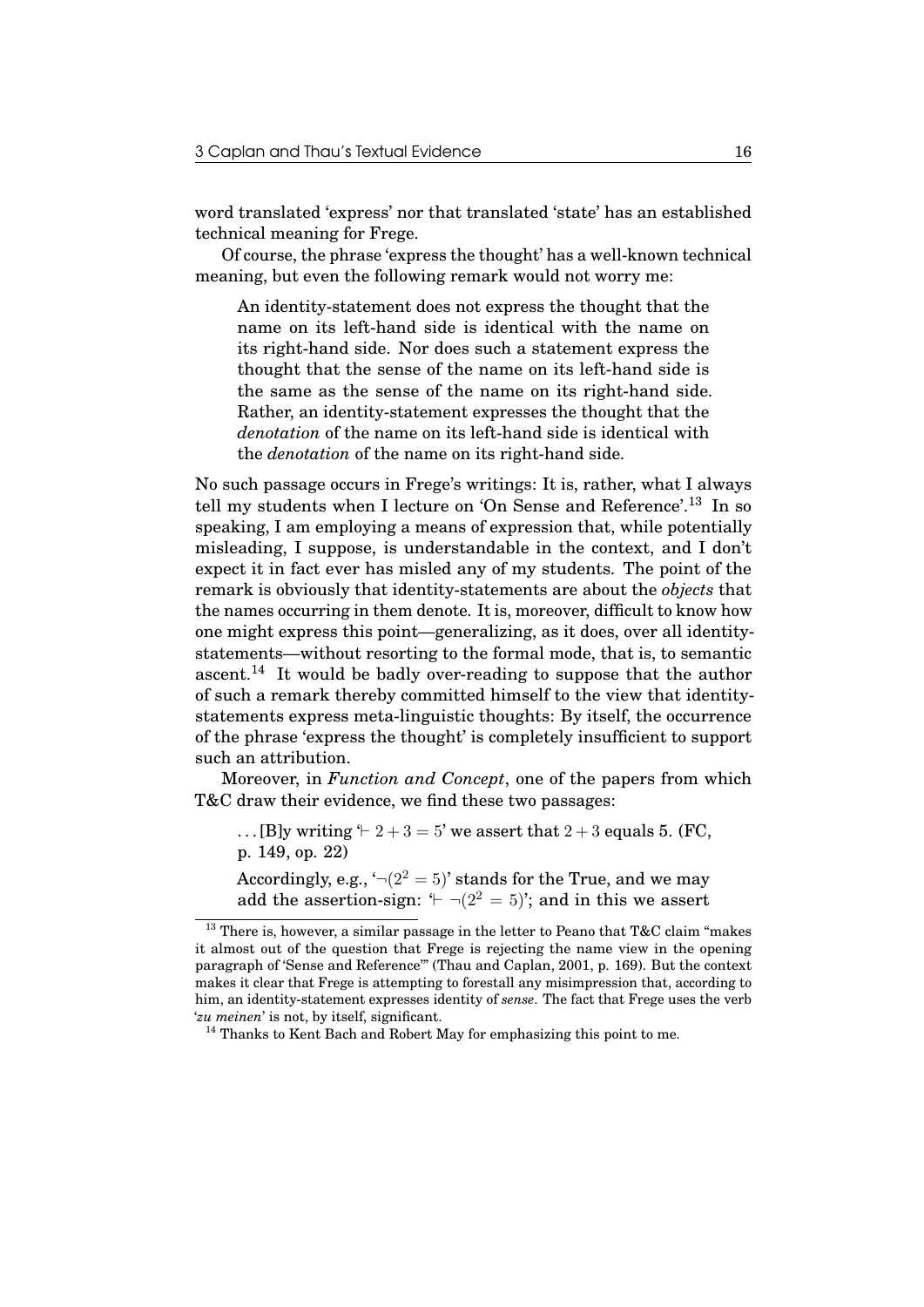that  $2^2 = 5$  is not the True, or that  $2^2$  is not 5. (FC, p. 150, op. 23)

Here, Frege talks of identity-statements as *asserting* propositions that are not meta-linguistic. He comes close to using both forms of expression in this passage:

... [I]f I wrote  $(2+3=5) = (2=2)$  and presupposed that we knew  $2 = 2$  to be the True, I should not have asserted thereby that the sum of 2 and 3 is 5; rather I should only have designated the truth-value of  $2 + 3 = 5$ 's *designating the same*  $as '2 = 2'$ . We therefore need another special sign to be able to assert something as true. For this purpose I let the sign  $\vdash'$ precede the name of the truth-value, so that for example in  $+ 2^2 = 4$  it is asserted that the square of 2 is 4. (Gg, v. I, §5)

Now, I do not myself take these passages to support the attribution to Frege of any specific view about identity: I think it unwise to put much weight on Frege's choice of words here. But such passages ought to be worrying to T&C: These passages obviously provide as much support for the standard interpretation as the passages they cite provide for theirs. And there are about the same number of each—so long as we don't count Frege's verbal reformulations of theorems of *Grundgesetze*. If we do—and I don't see why we shouldn't—then there are overwhelmingly more passages supporting the standard interpretation.

T&C think, however, that a careful reading of the end of the first paragraph of 'On Sense and Reference' itself demonstrates that Frege must be defending, not attacking, the view that identity is a relation between names. But their objection to the standard reading is unconvincing. As most do, I take Frege to suppose that he has, at the end of what T&C call section III, reduced his old view to absurdity: If it were correct, identity-statements "would no longer refer to the subject matter, but only to its mode of designation"; no *astronomical* knowledge—that being the sort of thing Frege means by proper knowledge—would be expressed by 'Hesperus is Phosphorus', because no reference to celestial bodies would even be made in this sentence.<sup>15</sup> "But", Frege says—reiterating a point that he makes at the beginning—"in many cases this is just what we want to do." And with that, Frege ends his criticism, having contradicted an established consequence of his target.

 $15$  This wonderful way of putting the point is due to David Kaplan (1990, p. 118).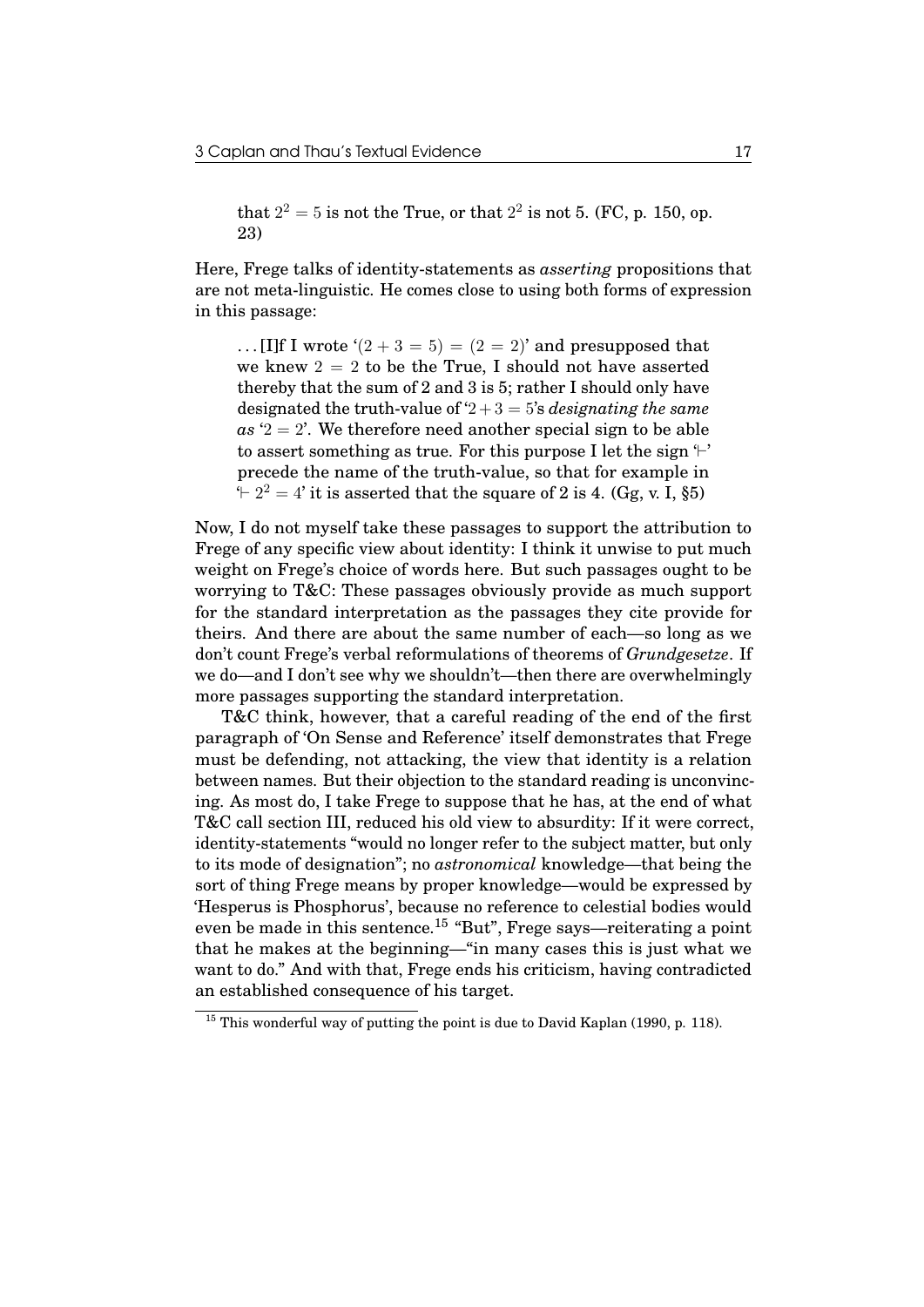Now, what is T&C's problem with this reading? One of their worries<sup>16</sup> is that, if the standard interpretation is correct, then the next sentence— 'If the sign "a" is distinguished. . . ', which begins what they call section IV—"constitutes a fantastic non sequitur". Specifically, Frege would not "have made it clear that his discussion of the name view had come to an end and that the defects of the view that the discussion revealed force a reconsideration of object view", the view that identity is a relation between objects. But it is really a bit much to say that, if so, Frege would have been "a numbingly disorganized thinker" (Thau and Caplan, 2001, p. 185).<sup>17</sup> Maybe his signposting could have been better. But *most* of Frege's readers—namely, those of us who have been reading Frege as *rejecting* the *Begriffsschrift* view all these years—have been clear enough about this aspect of the paragraph's structure. If T&C are not, I'm not sure that's Frege's fault. (I think we can all agree that other aspects of 'On Sense and Reference' could have been clearer.)

Another concern that T&C express is that Frege is here charging his old view with the very same flaw against which he had defended it in *Begriffsschrift*, without indicating why he now takes it to be unable to meet the objection (Thau and Caplan, 2001, pp. 177, 183). But this question will only seem pressing if one assumes that Frege's *reason* for abandoning his old view is that he no longer takes it to be able to meet those objections. If one does not assume that, there's no cause for concern. And Frege's main reason for abandoning his old view, or so it seems to me, was that he came to realize that the puzzle that seemed to require it is really a more general problem about substitution, a problem that has nothing special to do with identity and which the meta-linguistic view of identity therefore cannot solve.<sup>18</sup> If so, I don't see what's wrong with supposing Frege's old response to these objections always seemed

<sup>&</sup>lt;sup>16</sup> They are also worried about why the word 'essentially' occurs in the first sentence of what they call section IV. But maybe it's because the sentence reads better that way. Or perhaps Frege is simply wary of making the strong claim that the cognitive value would, in this case, be *exactly* the same, a claim he just doesn't need. In any event, T&C are surely wise not "to rest too much of [their] case on Frege's use of the word 'essentially' (Thau and Caplan, 2001, p. 185).

<sup>&</sup>lt;sup>17</sup> The way in which this charge is over-stated is unfortunately characteristic of the tone of T&C's paper: Many of their arguments evaporate when the rhetoric is replaced by a balanced statement of what they have actually shown. This particular charge is especially surprising, given that T&C are forced to the view that, when Frege writes at the end of 'On Sense and Reference', "Let us return to our starting point", he does not actually return us to our starting point (Thau and Caplan, 2001, pp. 194–5).

<sup>&</sup>lt;sup>18</sup> Once again, for an extensive discussion of the evolution of Frege's views about identity-statements, see May's "Frege on Identity Statements" (May, 2001).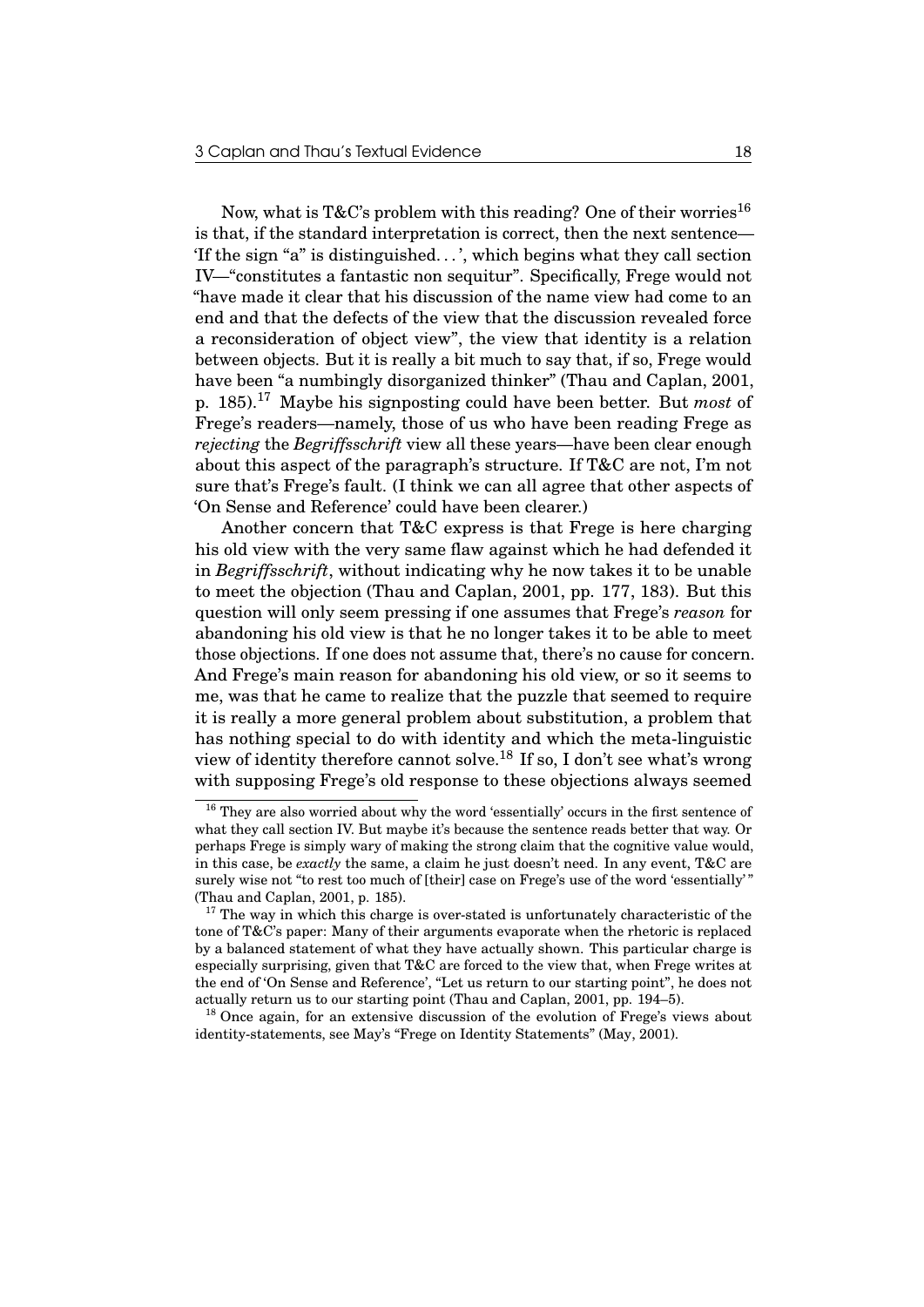wrong to him, but, lacking anything else to say, he bit that particular bullet, and now that he's got an alternative, he's going to take it. But the question might nonetheless seem puzzling: Why *does* Frege take the view he had defended in *Begriffsschrift* to be unable to answer the objections he brings against it in 'On Sense and Reference', when he defends it against those very same objections in *Begriffsschrift*? The question, however, has a false presupposition, for Frege is *not* pressing the same objection both times.<sup>19</sup> The difference is subtle—it's almost just one of emphasis—but it is nonetheless real.

Frege's objection to the *Begriffsschrift* view in 'On Sense and Reference' is that it implies that identity-statements do not "refer to the subject matter, but only to its mode of designation" (SM, p. 157, op. 26): If that view were correct, identity-statements would never be about matters geometrical, but only about matters linguistic. Nothing in Frege's discussion in *Begriffsschrift* answers this particular charge. On the contrary, in *Begriffsschrift*, the objection is that the meta-linguistic view implies that identity-statements concern only "irrelevant question[s] of form" (Bg, §8), and Frege there responds by explaining why we need identity-statements in geometry, despite the fact that they concern signs rather than lines. To make the difference of emphasis clear: In *Begriffsschrift*, the charge is that, if the meta-linguistic view is correct, then identity-statements concern *irrelevant* questions of form; in 'On Sense and Reference', the charge is that identity-statements concern *questions of form*. Frege's response in *Begriffsschrift* just concedes that identity-statements concern questions of form, but he insists that these questions arise naturally within mathematics and so are not irrelevant. That does not even begin to answer the objection he raises in 'On Sense and Reference', which I myself would regard as conclusive.

## 4 Closing

My sense, for what it is worth, is that  $T\&C$ 's interpretation derives from their pressing natural questions that arise from two common misconceptions about 'On Sense and Reference'. What we learn from their

 $19$  Another option would be to hold, as May (2001) does, that Frege is not criticizing the *Begriffsschrift* view in 'On Sense and Reference' at all, but a different view. I'm not sure May is wrong, but I'm not sure he's right, either, so I offer the response in the text as an alternative or supplement, as the case may be.

My reading of the relevant parts of *Begriffsschrift* contradicts T&Cs, for which see section IV of their paper.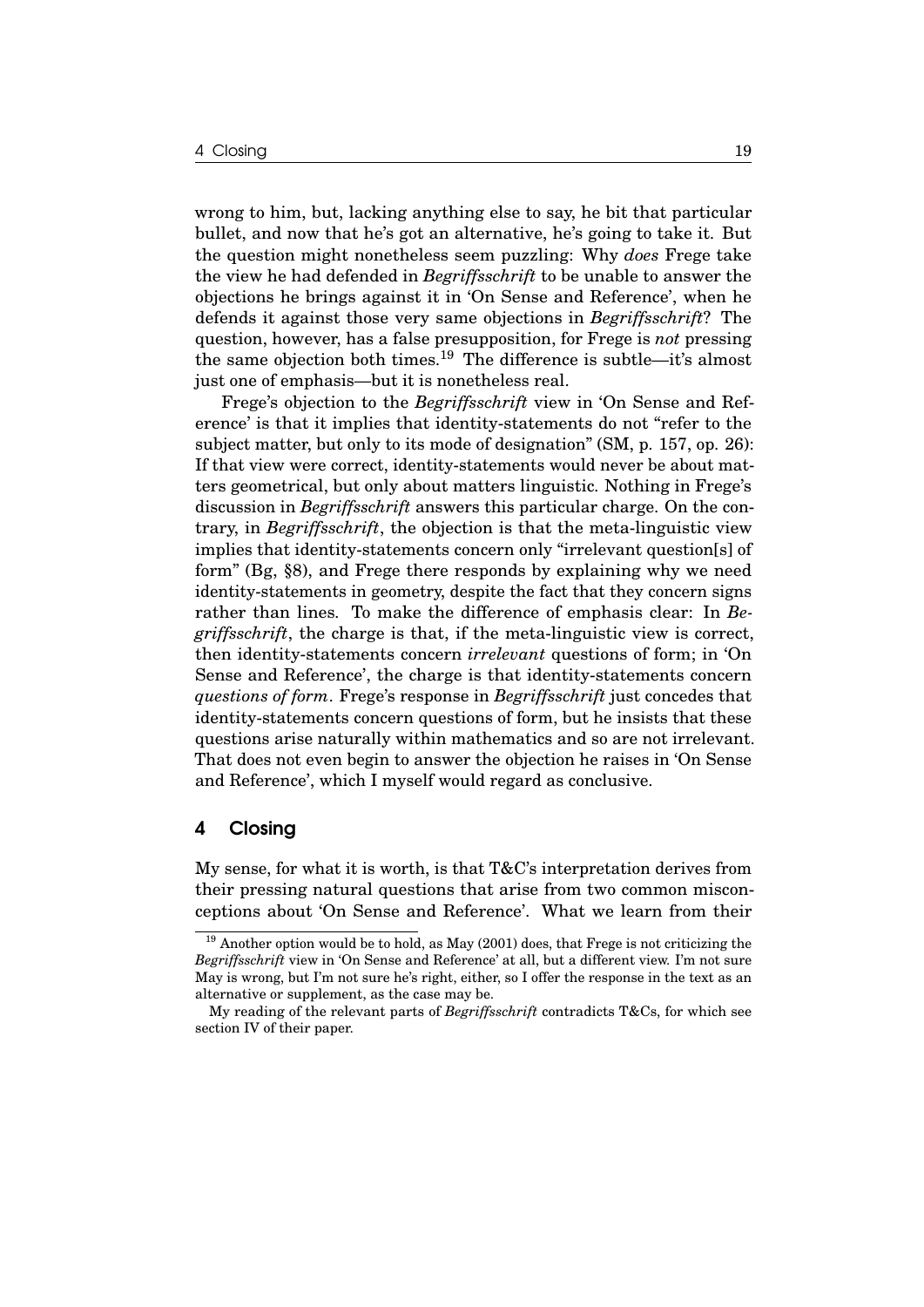discussion is thus just how problematic these misconceptions can be. Let me close by making them explicit.

Consider this thesis:

(5) 'Hesperus is Phosphorus' expresses the thought that the referent of 'Hesperus' is the same as the referent of 'Phosphorus'.

I've not done a poll, but I think many suppose that 'On Sense and Reference' is, at least in part, directed against this sort of claim. But what T&C observe, quite correctly, is that there is no argument against (5) in 'On Sense and Reference'. That realization might make one think Frege accepts (5). But that would simply be an understandable mistake, one deriving from a failure to remember that what is at issue in the first paragraph of 'On Sense and Reference' is what identity is. The options Frege considers are:

- (6) Identity is a relation between *objects*: Hesperus stands in it to Phosphorus if, and only if, Hesperus is the very same object as Phosphorus.
- (7) Identity is a relation between *names*: 'Hesperus' stands in it to 'Phosphorus' if, and only if, 'Hesperus' and 'Phosphorus' are intersubstitutable *salva veritate.*

Which of these conceptions of identity is present in (5)? The relation expressed by the words 'is the same as', as they are used in (5), clearly takes *objects* as arguments: Despite its use of meta-linguistic descriptions to refer to them, then, (5) treats identity as a relation between objects and so embodies the conception of identity in (6). A thesis in the spirit of (5) but embodying the conception of identity in (7) is:

(8) 'Hesperus is Phosphorus' expresses the thought that 'Hesperus' and 'Phosphorus' are intersubstitutable *salva veritate*.

It is this sort of view that Frege is concerned to reject in 'On Sense and Reference'. Again, however, that does not mean that he accepts (5). As we saw earlier, he does not: Unless it is generalized to the view that *all* sentences containing proper names express meta-linguistic thoughts, it fails to solve the generalized problem of cognitive value. And, as said above, Frege *never* held that view.

So the first common misconception from which T&C proceed is that (5) is one of Frege's targets in 'On Sense and Reference'. The other is that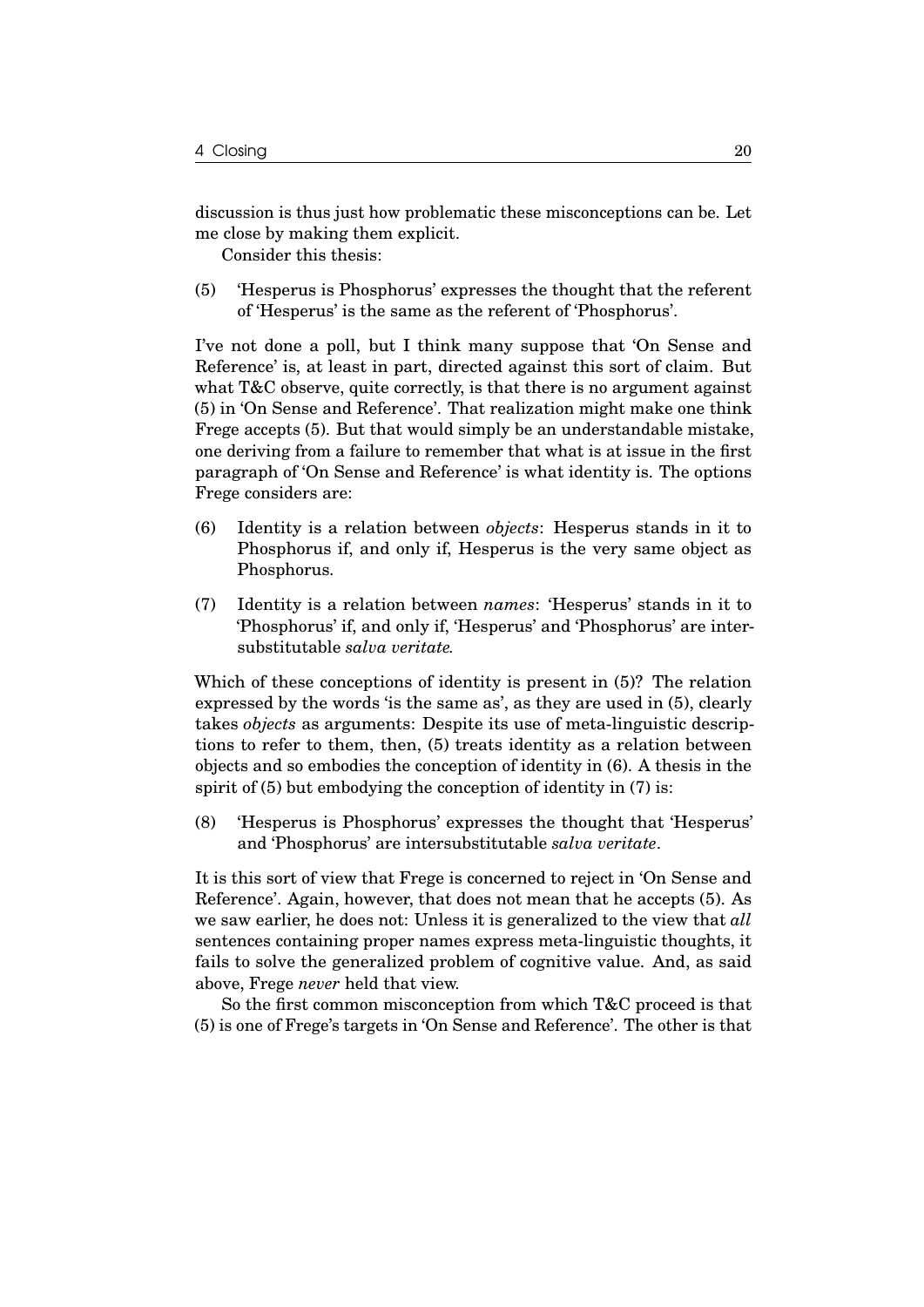Frege is arguing in 'On Sense and Reference' that names are associated with modes of presentation: In particular, in what T&C call section IV, Frege is arguing that, if an identity-statement is to contain "proper knowledge", the names occurring in it must be associated with different modes of presentation (Thau and Caplan, 2001, p. 184). Now, if one reads 'On Sense and Reference' that way, then section 8 of *Begriffsschrift* can only come as a shock, perhaps enough of a shock to make one wonder what exactly Frege has changed his mind about. But Frege is *not* arguing that different modes of presentation must be associated with two names if the identity-statement conjoining them is not to be empty of cognitive value. Frege simply *asserts* that the modes of presentation must be different and then, using an example not very different from that used in *Begriffsschrift*, proceeds to illustrate what he means. What distinguishes Frege's new view from his old one is thus not that he now takes names to be associated with modes of presentation: That he held already in 1879, and it is not terribly controversial. The difference lies in how Frege thinks names are *related* to modes of presentation. In *Begriffsschrift*, the mode of presentation associated with a name is explicitly *not* an aspect of its 'conceptual content': The whole point in *Begriffsschrift* is that names with the *same* content may be associated with *different* modes of presentation. What is new in 1892—and what is quite definitely controversial—is the view that a name's association with a particular mode of presentation *is* an aspect of its content, one that by compositional operations becomes part of the content of any sentence containing it. The real challenge for Frege's readers, it seems to me, is to understand what his argument for *that* conclusion might be.<sup>20</sup>

It's comforting that orthodoxy should have things right, at least this once. $\rm ^{21}$ 

#### References

Frege, G. (1964). *The Basic Laws of Arithmetic: Exposition of the System*, ed. and tr. by M. Furth. Berkeley CA, University of California Press.

<sup>&</sup>lt;sup>20</sup> For some ideas, see my papers "The Sense of Communication" (Heck, 1995) and "Do Demonstratives Have Senses?" (Heck, 2002).

<sup>&</sup>lt;sup>21</sup> Thanks to Kent Bach, Robert May, Øystein Linnebo, Michael Rescorla, and Jason Stanley for discussion and for comments upon earlier drafts of this material. The comments of an anonymous referee also proved helpful.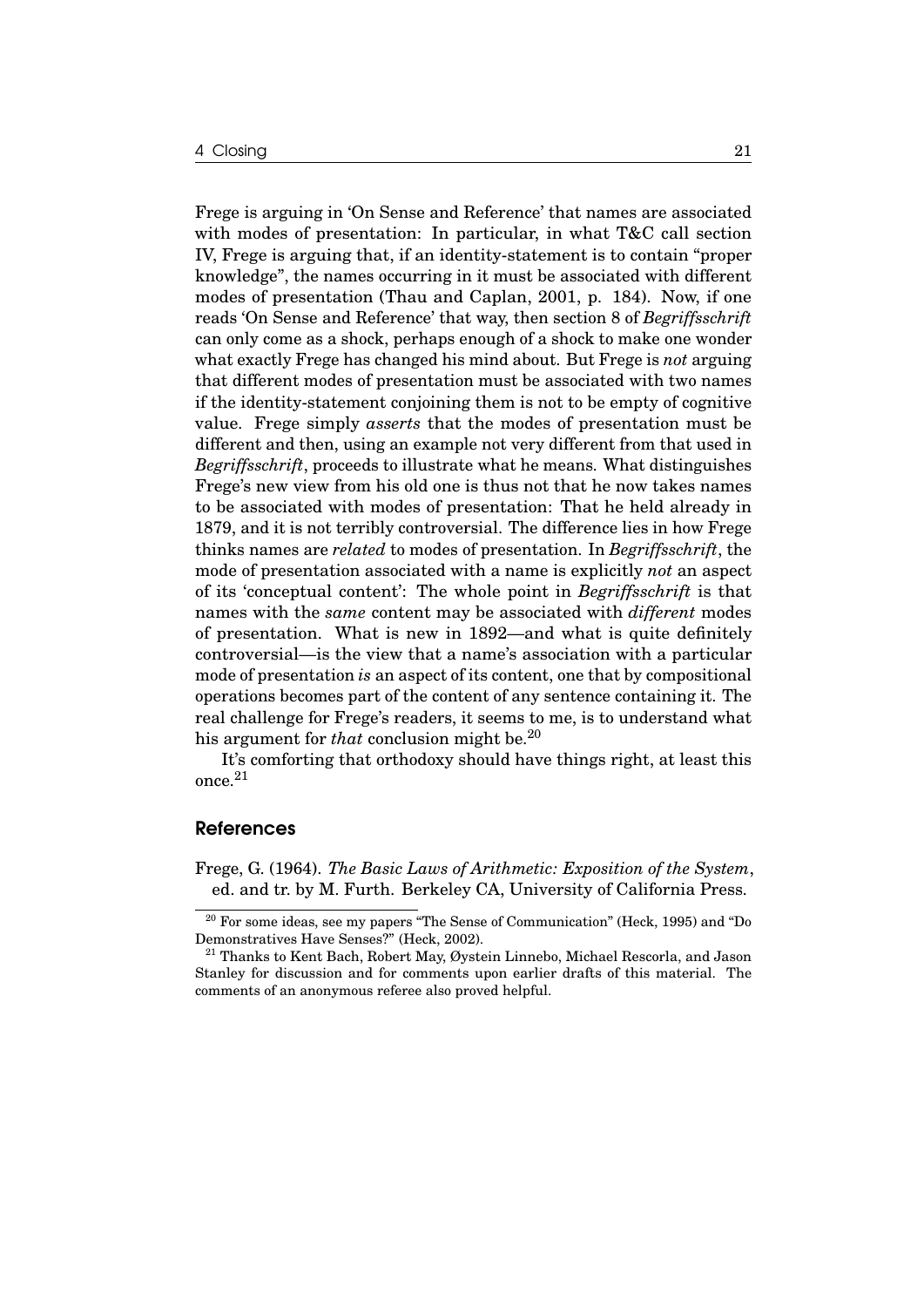- (1970). *Translations from the Philosophical Writings of Gottlob Frege*, Geach, P. and Black, M., eds. Oxford, Blackwell.
- (1984). *Collected Papers on Mathematics, Logic, and Philosophy*, McGuiness, B., ed. Oxford, Basil Blackwell.
- (1997). *The Frege Reader*, Beaney, M., ed. Oxford, Blackwell.
- (Bg). 'Begriffsschrift: A formula language modeled upon that of arithmetic, for pure thought', tr. by J. van Heijenoort, in J. van Heijenoort (ed.), *From Frege to Gödel: A Sourcebook in Mathematical Logic*. Cambridge MA, Harvard University Press, 5–82.
- (FC). 'Function and concept', tr. by P. Geach, in Frege 1984, 137–56. Also in Frege 1997, 130–48.
- (FTA). 'Formal theories of arithmetic', tr. by E.-H. W. Kluge, in Frege 1984, 112–21.
- (Gg). *Grundgesetze der Arithmetik*. Hildesheim, Georg Olms Verlagsbuchhandlung. Translations of Part I are in Frege 1964, and of portions of Part III, in Frege 1970. Extracts appear in Frege 1997, 194–223.
- (Gl). *The Foundations of Arithmetic*, 2d revised edition, tr. by J. L. Austin. Evanston IL, Northwestern University Press.
- (PMC). *Philosophical and Mathematical Correspondence*, Gabriel, G., Hermes, H., Kambartel, F., Thiel, C., and Veraart, A., eds., tr. by H. Kaal. Chicago, University of Chicago Press.
- (SM). 'On sense and meaning', tr. by M. Black, in Frege 1984, 157–77. Also in Frege 1997, 151–71.
- Heck, R. G. (1995). 'The sense of communication', *Mind* 104: 79–106.
- (1999). '*Grundgesetze der Arithmetik* I §10', *Philosophia Mathematica* 7: 258–92.
- (2002). 'Do demonstratives have senses?', *Philosophers' Imprint*, 2. http://www.philosophersimprint.org/002002/.
- Kaplan, D. (1990). 'Words', *Proceedings of the Aristotelian Society,* sup. vol. 64: 93–119.